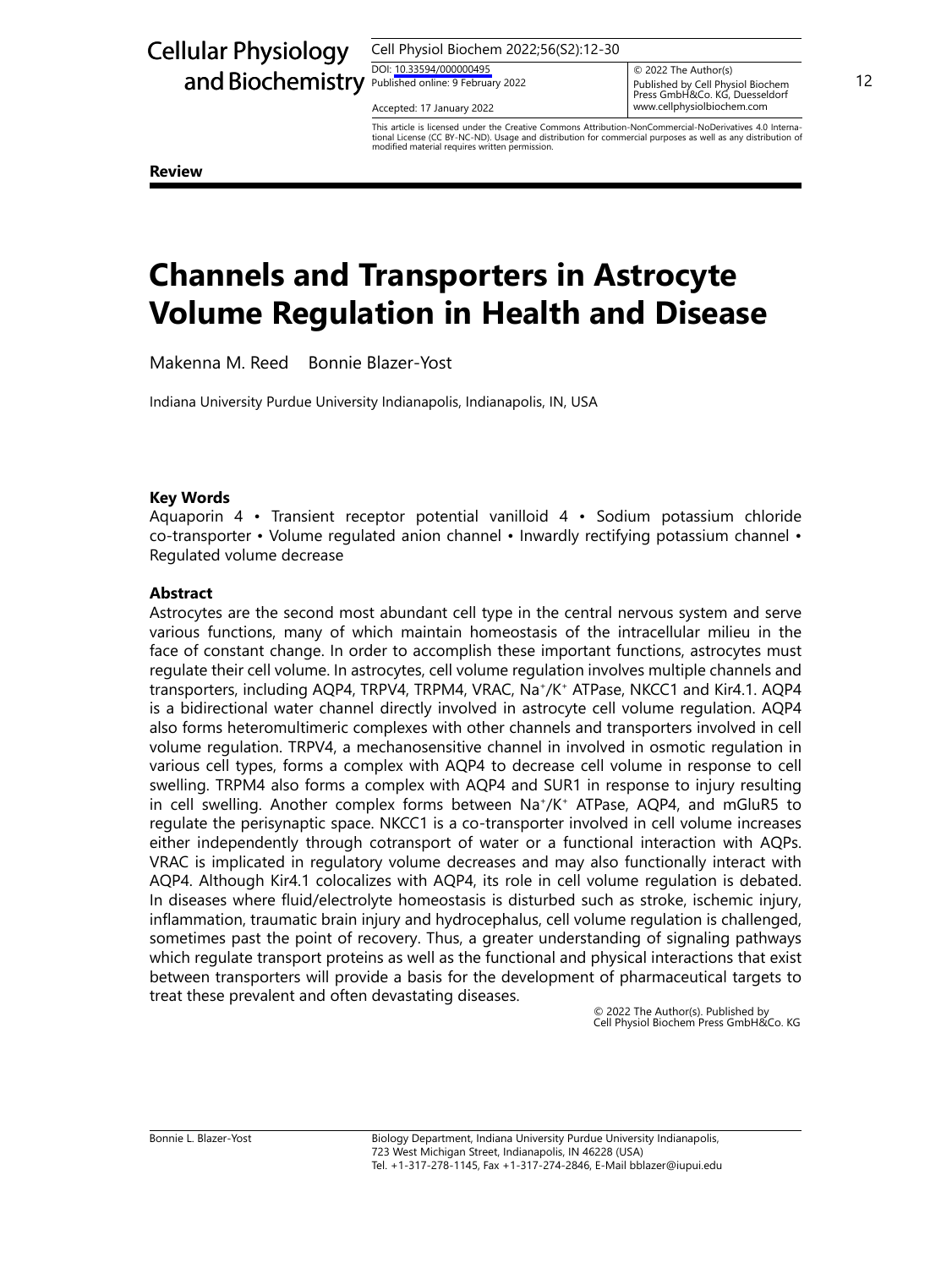## Cellular Physiology and Biochemistry

| Cell Physiol Biochem 2022;56(S2):12-30                                      |    |
|-----------------------------------------------------------------------------|----|
| © 2022 The Author(s). Published by<br>DOI: 10.33594/000000495               |    |
| Published online: 9 February 2022<br>Cell Physiol Biochem Press GmbH&Co. KG | 13 |

Reed et al.: Channels and Transporters in Astrocyte Volume Regulation

#### **Introduction**

The extracellular fluids of the central nervous system (CNS) are comprised of blood, interstitial fluid (ISF) and cerebrospinal fluid (CSF). Collectively, these are responsible for functions such as hormone and cytokine signaling, CNS environment homeostasis, nutrient delivery, brain waste clearance, and brain cushioning. The composition of each of the fluids is distinct and the movement of water, small molecular weight components and even cells between compartments represent highly controlled processes [1-4]. There are several cell types that regulate the composition, movement, and clearance of the three different fluids. The choroid plexus secretes CSF into the brain's ventricular system where it is absorbed, dispersed, or drained by other cell types such as ependymal, meningeal, lymphatic, and glial cells [5]. The blood-brain barrier is one of the least permeable vascular systems in the body, although specific transport across this barrier does take place and disruption of the barrier is a common pathological occurrence in disease or injury [6-10]. On a more localized level, maintenance of the fluid composition, particularly in niches such as the perisynaptic domain and the perivascular space, is controlled by specialized cells called astrocytes [11].

Astrocytes are one of the most common CNS glial cells and are found throughout the brain. Astrocyte function depends on specific localization within the brain. Of importance are astrocytes found at the blood brain barrier (BBB), where they play a key role in maintenance of CSF and ISF [11]. Astrocytes form a layer adjacent to the pia mater called the glia limitans. The main function of these astrocytes is protection and regulation of CSF adjacent to pial vessels [12, 13]. Alternatively, astrocytes with endfeet in close proximity to synaptic junctions, support neurons through maintenance of a constant extracellular milieu during neuronal activity, playing a supporting role in synaptic transmission and modulating information via the secretion of gliotransmitters [14-19]. Perivascular astrocytes are important in glymphatic function. The glymphatic system was first proposed as method of cerebrospinal fluid (CSF) and interstitial fluid (ISF) exchange and clearance [20]. CSF enters the periarterial space where it can be taken up by astrocytes and transported throughout the brain parenchyma to perivenous spaces and then drained through cervical lymphatics [20-24]. The glymphatic system has been proposed to be important in the clearance of brain waste and toxic materials, including amyloid β [20].

In this review, we will focus on the transporters involved in the maintenance of the extracellular milieu and, as a consequence, cell volume in astrocytes under normal and pathological conditions (Table 1). Astrocytes are responsible for maintaining normal brain environment including electrolyte and fluid balance, which involves the uptake and removal of extracellular compounds. Notable in this regard is the removal of accumulating extracellular K<sup>+</sup> during times of high neuronal activity [25]. Glial cells in general, and astrocytes in particular, swell in response to a variety of injuries including ischemic injury, stroke, traumatic brain injury and inflammation [6-7]. Excitotoxicity, neuronal and vascular degeneration, and metabolic disruption can all be a result of detrimental glial swelling [26, 27]. Depending on severity, these processes can either be followed by a normal decrease in volume or abnormal function and cell death [28, 29].

Regulatory cell volume changes are mediated by transmembrane ion fluxes [30, 31]. Astrocytes contain key channels and transporters that are involved in either regulatory volume increase (RVI) or decrease (RVD) (Fig. 1). During RVD ions efflux from the cell, while during RVI, ions accumulate within the cell to maintain osmotic equilibrium. Simultaneous activation of these mechanisms is avoided through inhibition of the opposing mechanism [30, 32, 33]. The astrocytic channels and transporters that are currently implicated in cell volume regulation include the bidirectional water transporter, aquaporin-4 (AQP4), the osmo- and mechano-sensitive channel, transient receptor potential cation channel, subfamily vanilloid, member 4 (TRPV4), the sulfonylurea receptor 1 (SUR1)-transient receptor potential melastatin 4 (TRPM4) complex, the volume-regulated anion channel (VRAC), the inwardly rectifying potassium channel (Kir4.1), sodium potassium adenosine triphosphatase pump (Na<sup>+</sup>/K<sup>+</sup> ATPase) and Na<sup>+</sup>-K<sup>+</sup>-Cl<sup>-</sup> cotransporter (NKCC1) (Fig. 2).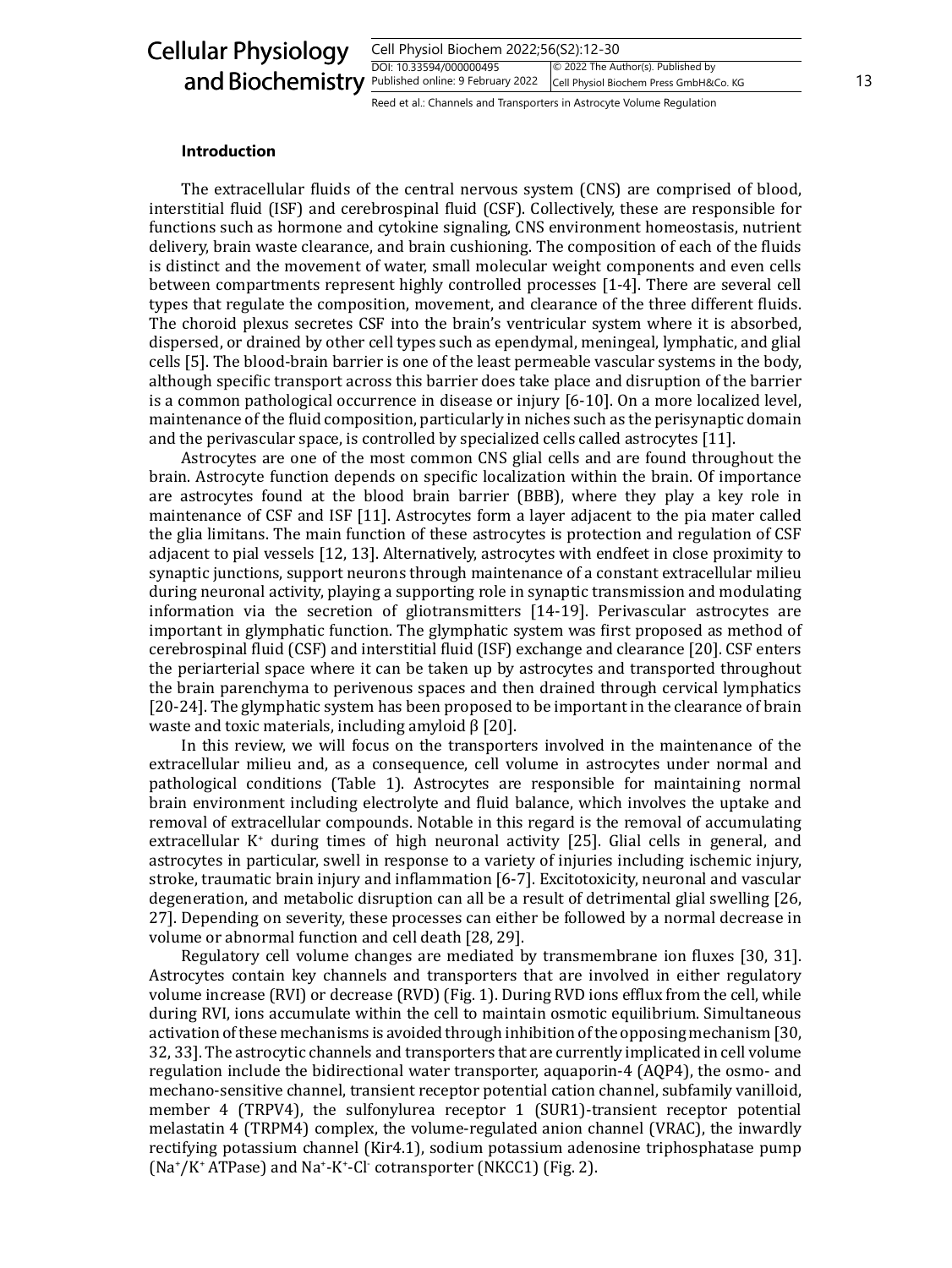| <b>Cellular Physiology</b>                         | Cell Physiol Biochem 2022;56(S2):12-30                                |                                                                              |    |
|----------------------------------------------------|-----------------------------------------------------------------------|------------------------------------------------------------------------------|----|
| and Biochemistry Published online: 9 February 2022 | DOI: 10.33594/000000495                                               | © 2022 The Author(s). Published by<br>Cell Physiol Biochem Press GmbH&Co. KG | 14 |
|                                                    | Reed et al.: Channels and Transporters in Astrocyte Volume Regulation |                                                                              |    |

**Table 1.** Experimental Manipulation of Astrocyte Channels and Transporters, their effects, and associated pathology. 2-(nicotinamide)-1,3,4-thiadiazole, TGN-020; RVD, regulatory volume decrease; TBI, traumatic brain injury; SCI, spinal cord injury; 4α PDD, 4α-phorbol 12,13-didecanoate; MCAO, middle cerebral artery occlusion; ICH, intracerebral hemorrhage; BBB, blood brain barrier

| Channel/Transporter | <b>Experimental Manipulation</b>                                  | Effects/Results                                                                                                                                                                                                                                               | Pathology                                                                                                                                                                                                                            |
|---------------------|-------------------------------------------------------------------|---------------------------------------------------------------------------------------------------------------------------------------------------------------------------------------------------------------------------------------------------------------|--------------------------------------------------------------------------------------------------------------------------------------------------------------------------------------------------------------------------------------|
| AQP4                | Global mouse knockout [51]                                        | Decreased water permeability [34], Problems<br>with cell migration [52], K+ buffering [53],<br>cognition [54-58], impaired cell adhesion [59]                                                                                                                 | Beneficial for Cytotoxic Edema [68, 69],<br>not Vasogenic Edema [71], Ischemia [68]                                                                                                                                                  |
|                     | <b>Hypoosmotic Stress</b>                                         | Locates to Plasma Membrane [72, 73],<br>RVD triggered [35, 66, 67]                                                                                                                                                                                            | Postulated role in Alzheimer's Disease [63],<br>Hydrocephalus [64, 65], TBI [8], SCI [74],<br>Vasogenic Edema [70]                                                                                                                   |
|                     | Calmodulin antagonist [74]                                        | Decrease membrane targeting/localization [74]                                                                                                                                                                                                                 | SCI edema, functional recovery [74]                                                                                                                                                                                                  |
|                     | Range of partial inhibitors [77],<br>TGN-020 [78, 79]             | Decreased water transport [77],<br>Decrease astrocyte activation and proliferation,<br>Decreased AQP4 expression [79]                                                                                                                                         | Focal Ischemia, Cerebral Edema [78],<br>SCI edema, functional recovery [79]                                                                                                                                                          |
|                     | Global mouse knockout,<br>osmotic stress [85]                     | Problems with systemic tonicity<br>homeostasis [85]                                                                                                                                                                                                           | Improved outcome with induced Ischemic<br>injury [91]                                                                                                                                                                                |
|                     | TRPV4 siRNA knockdown [9]                                         | Reduced hypotonicity [Ca <sup>2+</sup> ] influx [35]                                                                                                                                                                                                          | ICH, Edema, Ameliorated neurological<br>symptoms, neural death, BBB disruption<br>$[10]$                                                                                                                                             |
| TRPV4               | <b>Hypoosmotic Stress</b>                                         | Swelling, RVD triggered [35], Alterations in Aqp4<br>and Kir4.1 gene expression [66]                                                                                                                                                                          |                                                                                                                                                                                                                                      |
|                     | Agonist:<br>GSK1016790A [9, 92, 93, 95]<br>$4\alpha$ PDD [35, 95] | Stress fiber formation, adherens and tight<br>junction degradation [9], dose dependent<br>neuronal death [92], Glial activation [93],<br>increased neuronal activity [95], No effect on<br>astrocyte calcium dynamics [35] Angiogenesis,<br>Neurogenesis [96] | ICH, Edema, ameliorated neurological<br>symptoms, neural death, BBB disruption [9],<br>ICH, improved neurological and motor<br>outcomes [95], MCAO [92, 96], stroke,<br>Reduced infarct volume, improved functional<br>outcomes [96] |
|                     | Antagonist:<br>HC-067047 [9, 92, 93]<br>RN1734 [97, 98]           | No effect on swelling [93], Reduced microglial<br>activation, reduced expression of TRPV4 [97]                                                                                                                                                                | ICH, Edema, Ameliorated neurological<br>symptoms, neural death, BBB disruption [9],<br>MCAO [92], Demyelination [97],<br>Hydrocephalus [98]                                                                                          |
|                     | Gadolinium/Ruthenium Red<br>(Inhibition)                          | No effect on RVD kinetics [47]                                                                                                                                                                                                                                |                                                                                                                                                                                                                                      |
| TRPM4               | siRNA Knockdown [80]                                              | Inhibition of astrocyte swelling [80]                                                                                                                                                                                                                         | Cold injury model, edema [80]                                                                                                                                                                                                        |
| Na+/K+ ATPase       | High extracellular K+ [25, 106]                                   | Swelling [25, 106]                                                                                                                                                                                                                                            |                                                                                                                                                                                                                                      |
|                     | High extracellular K+<br>$[25, 107, 110-113]$                     | Swelling [25, 107, 110-113]                                                                                                                                                                                                                                   | Ischemia [25, 107, 110-113]                                                                                                                                                                                                          |
| NKCC1               | Astaxanthin (antioxidant/anti-<br>inflammatory $[115]$            | Decreased edema, peri-contusional expression<br>of NKCC1 and AQP4 [115]                                                                                                                                                                                       | TBI [115]                                                                                                                                                                                                                            |
|                     | Bumetanide [115, 10]                                              | Decreased AQP4 and NKCC1 expression [115]                                                                                                                                                                                                                     | TBI [115], SCI [10]                                                                                                                                                                                                                  |
|                     | TGN-20 (AQP4 inhibitor) [10]                                      | Decreased edema [10]                                                                                                                                                                                                                                          |                                                                                                                                                                                                                                      |
|                     | Hypotonic challenge/Swelling<br>$[117-125]$                       | Cl- and organic osmolyte efflux [119-122],<br>RVD [119, 123-125]                                                                                                                                                                                              |                                                                                                                                                                                                                                      |
| VRAC                | siRNA knockdown<br>[118, 119, 121, 122]                           | Suppressed hypotonic-stimulated amino acid<br>release [118], Reduced cell volume<br>recovery/RVD [119, 121, 122]                                                                                                                                              | Epileptic seizures [120]                                                                                                                                                                                                             |
| Kir4.1              | Extracellular K <sup>+</sup> [25, 127]                            | Localized swelling [25, 127]                                                                                                                                                                                                                                  |                                                                                                                                                                                                                                      |
|                     | BaCl <sub>2</sub> (blockage) [25]                                 | No effect on extracellular space volume [25]                                                                                                                                                                                                                  |                                                                                                                                                                                                                                      |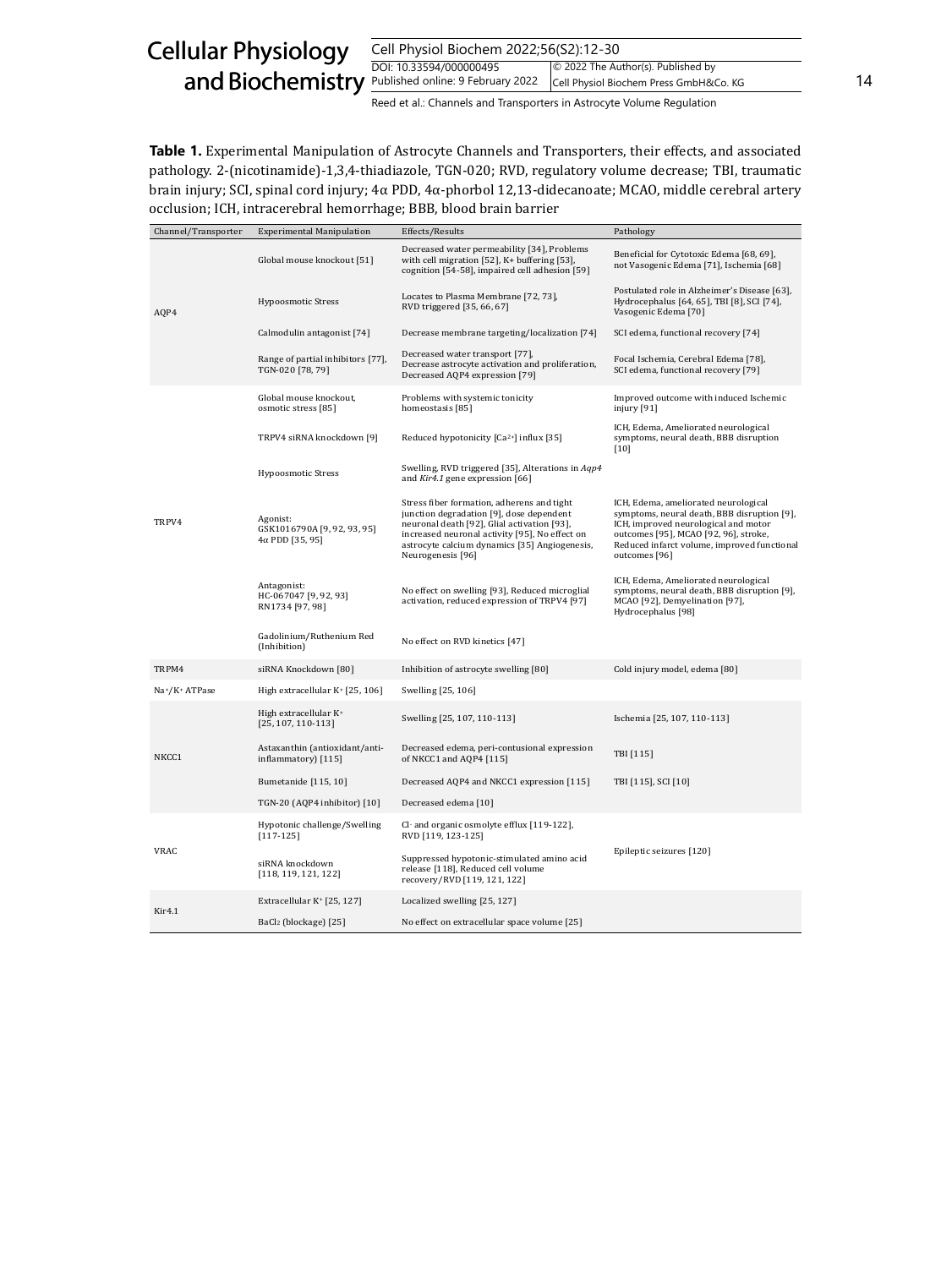

Fig. 1. Channels and Transporters Involved in Compensatory Volume Changes. Astrocytes utilize channels and transporters localized to endfeet to regulate their external and internal osmotic environment. AQP4, TRPM4, Na<sup>+</sup> /K+ ATPase, NKCC1, and Kir4.1 are proposed to be involved in influx of water leading to astrocytes swelling, called regulatory volume increase. During cell swelling, a complex formed between TRPM4 and AQP4 transitions the water channel from astrocyte endfeet to the cell body membrane. AQP4, TRPV4, and VRAC are involved in efflux of water from astrocytes, called regulatory volume decrease (RVD). Figure created with BioRender software (Bio-Render.com).



**Fig. 2.** AQP4 forms various heteromultimeric complexes with other channels and transporters. When astrocytes are presented with osmotic challenges, they utilize two processes: regulatory volume increase (compensatory swelling) and regulatory volume decrease (RVD). As a result, AQP4 can form several heteromultimeric complexes to contribute to these processes. In response to swelling and resulting membrane stretch, TRPV4 influxes calcium into the cell. As a result, it activates AQP4 to expel water from the cell, a process called RVD. Injury causes AQP4 to switches binding partners from



TRPV4 to TRPM4 complexed with SUR1. As a result, AQP4 become dysregulated and can now also be found in the plasmalemma of the cell body. This overall results in water influx and cell swelling. In the perisynaptic domain, Na<sup>+</sup> /K+ ATPase, AQP4, and mGluR5 interact to regulate the extracellular space in response to injury resulting in swelling. AQP4 is also known to interact with Kir4.1, however, its role in cell volume regulation is not well understood. All of these complexes are important in astrocyte responses to osmotic challenges and cell volume regulation. Figure created with BioRender software (BioRender.com).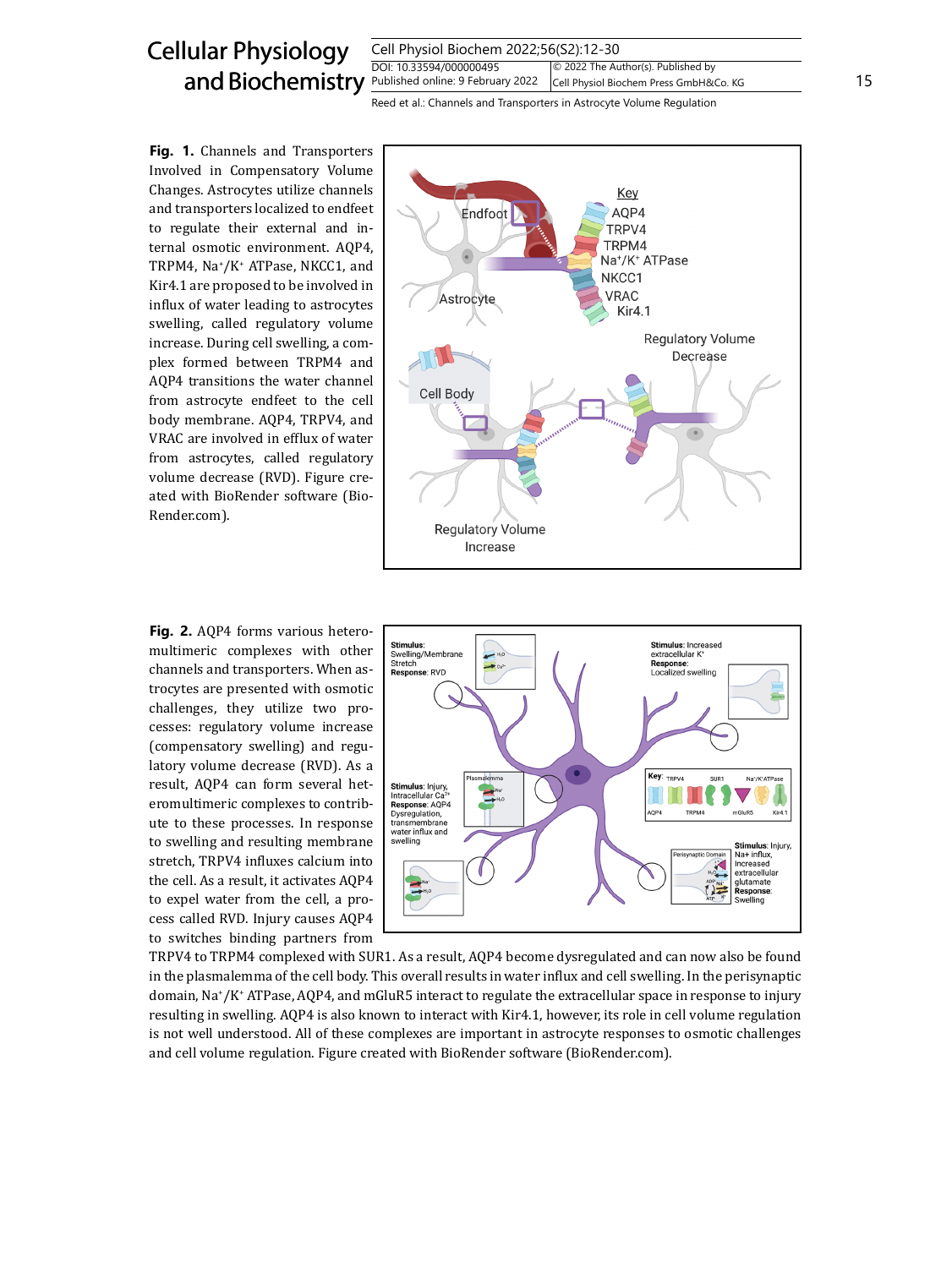## Cellular Physiology and Biochemistry

| Cell Physiol Biochem 2022;56(S2):12-30 |                                          |    |
|----------------------------------------|------------------------------------------|----|
| DOI: 10.33594/000000495                | $\circ$ 2022 The Author(s). Published by |    |
| Published online: 9 February 2022      | Cell Physiol Biochem Press GmbH&Co. KG   | 16 |
|                                        |                                          |    |

Reed et al.: Channels and Transporters in Astrocyte Volume Regulation

## **AQP4**

Aquaporins (AQPs) are a family of water transporting proteins with tissue-specific expression. In the brain, simple diffusion of water also occurs, though in a limited capacity in comparison to water transport by aquaporins [34, 35]. The most abundant water channel in the brain is AQP4, found in astrocytes, and the ependyma, which is a layer of epithelial cells lining the cerebrospinal fluid-containing ventricular system [36, 37]. AQP4 is most commonly found at brain-fluid interfaces, including the endfeet of astrocytes [38-40].

Several isoforms of AQP4 have been identified, termed AQP4a-f [41]. AQP4a, AQP4c, and AQP4e, the most common plasma membrane isoforms play an active role in volume regulation [42-47]. AQP4e is a vesicle associated isoform that may regulate the plasma membrane localization of other AQP4 isoforms under conditions of hypoosmotic stress [48, 49]. AQP4b and AQP4d isoforms are located in the cytoplasm and within endosomes and lysosomes of the endoplasmic reticulum. It was previously thought that these isoforms did not have a role in volume regulation. However, when isolated rat cortical astrocytes are exposed to hypoosmotic conditions, both isoforms relocated to early endosomes and may be important for other AQP4 isoform assembly and redistribution to the plasma membrane [50]. Theoretically the ability to target these different isoforms may be a beneficial therapeutic strategy for disorders arising from osmotic dysregulation.

In astrocytes, AQP4 is important for processes related to its function as an osmoregulatory transport protein. In a whole body AQP4 knockout mouse [51], several observations were made including, decreased astrocyte water permeability and cell migration [34, 52], decreases in K<sup>+</sup>buffering [53], changes in normal cognitive function through reduced basal neurotransmitters and downregulation of glutamate transporters [54-58], decreased channel-mediated astrocyte cell adhesion [59], and changes in brain extracellular space regulation [60, 61]. Early in development, AQP4 can also be seen in radial glial cells (RGC), which have roles in neural organization and late glial differentiation [62].

AQP4 has also been reported to have a role in neurological diseases. AQP4 on astrocyte endfeet helps fluid and waste products move from periarterial spaces through the rest of the brain to be cleared in the perivenous spaces and, ultimately, through the glymphatic system [20]. In the APP/PS1 mouse model of Alzheimer's disease, deletion of AQP4 increased amyloid  $\beta$  pathology [46, 63]. In induced animal models and human patients with hydrocephalus, AQP4 was found to be increased specifically at blood brain barriers [47, 48, 64, 65]. This implicates a role for AQP4 in disease presentation, pathological progression, or an attempt to recover homeostasis.

The role of AQP4 in astrocyte volume regulation is key to normal and pathological processes. AQP4 expressed on the cell membrane is bidirectional and, therefore functional in cell swelling as well as a passive return to normal volume or an active, more rapid process of RVD mediated by both water and ionic flux. Transient swelling of astrocytes is a normal occurrence during astrocyte function of absorbing osmolytes, particularly K<sup>+</sup> , from the extracellular milieu after neuronal activity. Under abnormal conditions, swelling in the CNS, predominately in astrocytes, occurs acutely after traumatic brain injury, hemorrhage, hypoxia or inflammatory responses.

Cell swelling triggers RVD, a complex process involving the efflux of both water and solutes. Jo et al. found that cell swelling in response to hypotonic challenge induced an intracellular  $Ca^{2+}$  signal that, in turn, initiated RVD in dissociated mouse retinal glial cells [66]. AQP4 was shown to be involved in RVD of mouse primary brain astrocytes [35]. Interestingly, both of these studies found the AQP4-mediated RVD involved an interaction with TRPV4 as elucidated in more detail below.

Swelling or shrinking of astrocytes may vary according to the precipitating cause of intracellular and extracellular changes. This was elegantly demonstrated by Risher et al., who performed *in vivo* imaging of both astrocytes and pyramidal neurons using two photon laser scanning microscopy through cranial windows and then conducted confirmatory studies in mouse cortical brain slices [67]. They found that, as expected, astrocytes swell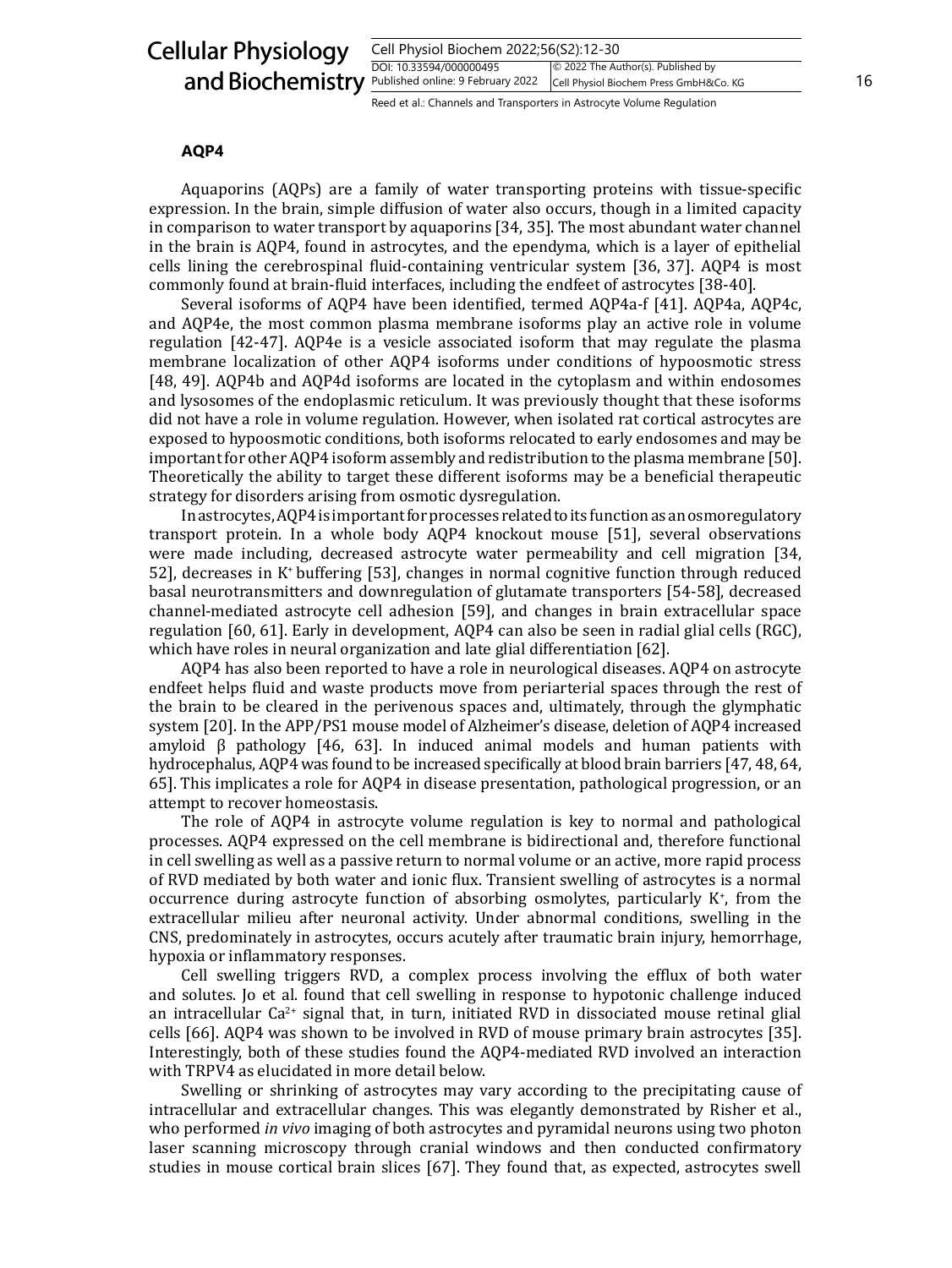| <b>Cellular Physiology</b>                                | Cell Physiol Biochem 2022;56(S2):12-30                                |                                                                              |  |
|-----------------------------------------------------------|-----------------------------------------------------------------------|------------------------------------------------------------------------------|--|
| and Biochemistry <b>Published online: 9 February 2022</b> | DOI: 10.33594/000000495                                               | © 2022 The Author(s). Published by<br>Cell Physiol Biochem Press GmbH&Co. KG |  |
|                                                           | Reed et al.: Channels and Transporters in Astrocyte Volume Regulation |                                                                              |  |

during hypoosmotic challenge, extracellular K<sup>+</sup> elevations or oxygen/glucose deprivation. In the case of osmotic challenge, the pyramidal neurons did not swell, a finding which the authors attributed to the lack of AQPs in these neurons. The reversal of astrocyte swelling when the osmotic concentration returned to normal was relatively long, consistent with passive water flux rather than an active RVD. On the other hand, both neurons and astrocytes swelled in response to global ischemia during *in vivo* studies, and oxygen/glucose deprivation mimicking that pathological situation in brain slices. The neurons did not recover normal volumes on return to re-oxygenation/normoglucose conditions while the astrocytes showed a rapid recovery of cell volume consistent with RVD although the authors did not specifically demonstrate the RVD [67]. Thus, the processes of both swelling and return to normal cell volume may be dependent on the original stimulus and, by analogy, different regulatory controls.

To mitigate the development of cytotoxic edema or the accumulation of water inside cells, deletion of AQP4 was found to be beneficial [68-70] while AQP4 deletion exacerbated vasogenic edema or fluid accumulation in extracellular spaces in mice [71]. Genetic deletion of AQP4 in mice reduced the brain edema after water intoxication or ischemic stroke, two processes that acutely cause cell swelling [68]. Conversely, AQP4 facilitates reabsorption of excess fluid in vasogenic edema [70-71]. Thus, it is problematic to propose direct regulation of AQP4 for the treatment of hemorrhage, stroke or ischemic injury, since over time cytotoxic edema often progresses to vasogenic edema.

Regulation of AQP4 in both cell swelling and RVD takes place via different mechanisms and in some cases, in a cell-specific manner. Neri et al. found increases in AQP4 expression in cases of edema following traumatic brain injury (TBI) in humans [8]. In rat and human cultured astrocytes, AQP4 abundance on the cell surface was found to be regulated by changes in tonicity [72, 73]. In a recent paper, Kitchen et al. showed that AQP4 was inserted into the plasma membrane in response to hypoxia in rat and human cultured astrocytes and HEK293 cells and also in a rodent model of spinal cord injury (SCI) [74]. The mechanism of the AQP4 translocation involved protein kinase A,  $cAMP$ ,  $Ca<sup>2+</sup>$  and calmodulin. Pharmacologically targeting the calmodulin inhibited the translocation of AQP4 to the membrane and decreased injury-induced edema [74].

Several drugs have been used to target AQP4 including acetazolamide and antiepileptic drugs, however, these are not specific for the water channel [70, 75, 76] and have not been demonstrated to be clinically useful for the treatment of brain swelling. A specific AQP4 inhibitor called 2-(nicotinamide)-1,3,4-thiadiazole (TGN-020) was shown to have beneficial effects in ischemic cerebral edema and SCI in rodents [77-79]. As noted in the previous paragraph, targeting calmodulin is an essential component of AQP4 translocation to the membrane. Trifluoperazine, an FDA approved calmodulin antagonist for the treatment of psychosis, had beneficial effects on SCI edema and enhanced functional recovery in rats [74]. Regulators of AQP4 may be more beneficial pharmacological targets than the water channel itself.

AQP4 interacts with several other proteins and channels important to astrocyte volume regulation, such as TRPV4, TRPM4, and Na<sup>+</sup> /K+ ATPase and Kir4.1 [36, 80, 81]. These channels and their interaction with AQP4 will be elaborated on in subsequent sections.

#### **TRPV4**

TRPV4 is a mechano-, osmo-sensitive ion channel [82], shown to participate in osmotic regulation in many cell types [66, 67, 83, 84]. TRPV4 knock out mice grow and reproduce normally but when osmotically stressed, experience problems with osmotic equilibrium [85]. On the other hand, these mice showed reduced lesion volume and Evans blue leakage after induced ischemic injury [85]. As evidenced by these studies, TRPV4 is important in CNS fluid homeostasis. Along with other channels important in astrocyte osmoregulation, TPRV4 is expressed in astrocyte endfeet [86, 87].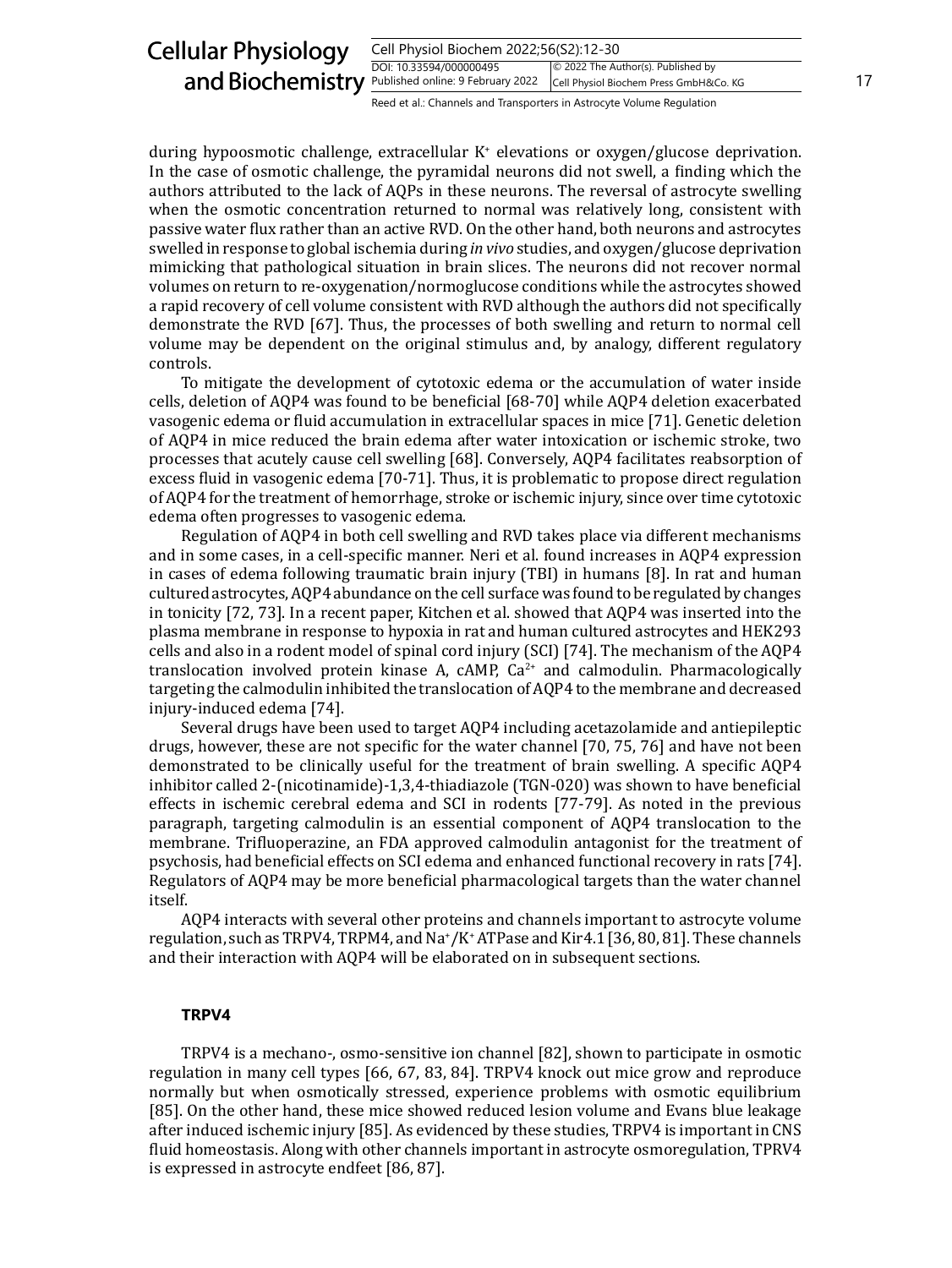| <b>Cellular Physiology</b><br>Cell Physiol Biochem 2022;56(S2):12-30 |                                                                       |                                                                              |    |
|----------------------------------------------------------------------|-----------------------------------------------------------------------|------------------------------------------------------------------------------|----|
| and Biochemistry Published online: 9 February 2022                   | DOI: 10.33594/000000495                                               | © 2022 The Author(s). Published by<br>Cell Physiol Biochem Press GmbH&Co. KG | 18 |
|                                                                      | Reed et al.: Channels and Transporters in Astrocyte Volume Regulation |                                                                              |    |

Benfenati et al. found that in both *in vivo* and *in vitro* rat astrocytes, TRPV4 formed a complex with membrane localized AQP4. They proposed that TRPV4 and AQP4 physically interact and participate in RVD [36]. These conclusions were based on the observation that depletion of AQP4 abolishes the  $Ca^{2+}$  increase normally seen in response to hypotonic stress. Since AQP4 is not  $Ca^{2+}$  permeable, the interaction with the osmosensitive TRPV4  $Ca^{2+}$  channel was postulated to serve as the activator for astrocyte RVD. The authors showed a physical interaction between the two transporters that was required for subsequent downstream signaling [36].

RVD was also shown to involve both AQP4 and TRPV4 in Müller astroglia in the mouse retina [67]. TRPV4 was necessary for both hypotonic swelling and RVD. However, in the Müller cells, the two proteins were not observed to physically interact but, rather, water flux through AQP4 activated a swelling sensor that stimulates TRPV4-mediated  $Ca^{2+}$  entry which, in turn, modulates volume regulation, swelling and, interestingly, *Aqp4* and *Kir4.1* gene expression [67].

In mouse primary astrocyte cultures and in an established type 1 astrocyte primary culture cell line, DI TNC1, Mola et al. found that inhibition of TRPV4 with either gadolinium or ruthenium red decreased Ca<sup>2+</sup> influx but had no effects on RVD kinetics measured with total internal reflection and quenching fluorescent assays [48]. These experiments remain to be repeated with more specific TRPV4 antagonists. The authors proposed instead that RVD is triggered by membrane stretch as a result of water influx from AQPs [48].

These seemingly discrepant findings may be explained by the diversity of astrocyte cell characteristics in different parts of the brain. Benfenati and colleagues made the interesting observation that the AQP4/TRPV4 complex is most abundant in what they termed superficial astrocytes – those that are found in the subarachnoid and perivascular spaces where they are likely to play a role in the export of osmolytes to the CSF in response to acute hypoosmotic stress. On the other hand, those astrocytes which have endfeet surrounding the smaller vessels of the vasculature in the brain parenchyma express predominately AQP4 alone which may play a role in water influx into the astrocytes [36]. The distinction of whether the AQP4 is complexed with TRPV4, effective independently, or works in combination with other channels has implications for differences in overall function in various parts of the brain. It also provides an explanation for why, in some experimental paradigms, the astrocytic TRPV4 appears to play a role in cell swelling and in other cases in RVD.

As an understanding of roles of TRPV4 in the brain evolves, knowledge regarding potential effectors of this channel are also evolving. There are several specific agonists and antagonists of TRPV4 [88], including orally bioavailable forms [89]. These experimental drugs, which have been used in preclinical animal models, have been extended by the recent elucidation of clinically useful TRPV4 antagonists (Clinical trials.gov, search term TRPV4) [90]. Negligible phenotypes in TRPV4 knockout mice under normal physiological conditions suggest that TRPV4 can be inhibited without significant side effects [91]. However, caution must be exercised in pathological situations given the lack of understanding of the roles of TRPV4 in the rest of the body.

Studies in animal models of intracerebral hemorrhage (ICH) have also produced conflicting results. Using autologous blood injection, Zhao et al. have demonstrated that a TRPV4 antagonist reduced brain edema and ameliorated neurological symptoms, neural death and blood-brain barrier disruption in a rat model of ICH [9]. Shen et al. found that ICH leads to TRPV4 overexpression resulting in a loss of  $Ca^{2+}$  homeostasis, inducing an ER unfolded protein response and neural apoptosis which was accompanied by cerebral edema [92]. Specific TRPV4 activation also induced dose dependent apoptosis and neuronal death, and glial activation in cell cultures and a middle cerebral artery occlusion (MCAO) [93, 94]. Together, these findings suggest that antagonism of TRPV4 may have beneficial effects. In contrast, other studies have indicated that increasing activity with TRPV4 agonists have a beneficial effect on ICH. A specific TRPV4 agonist improved selected neurological and motor outcomes in cerebral hemorrhage. Interestingly these effects occurred in the absence of other beneficial changes such as injury-induced increases in brain volume, edema or GFAP-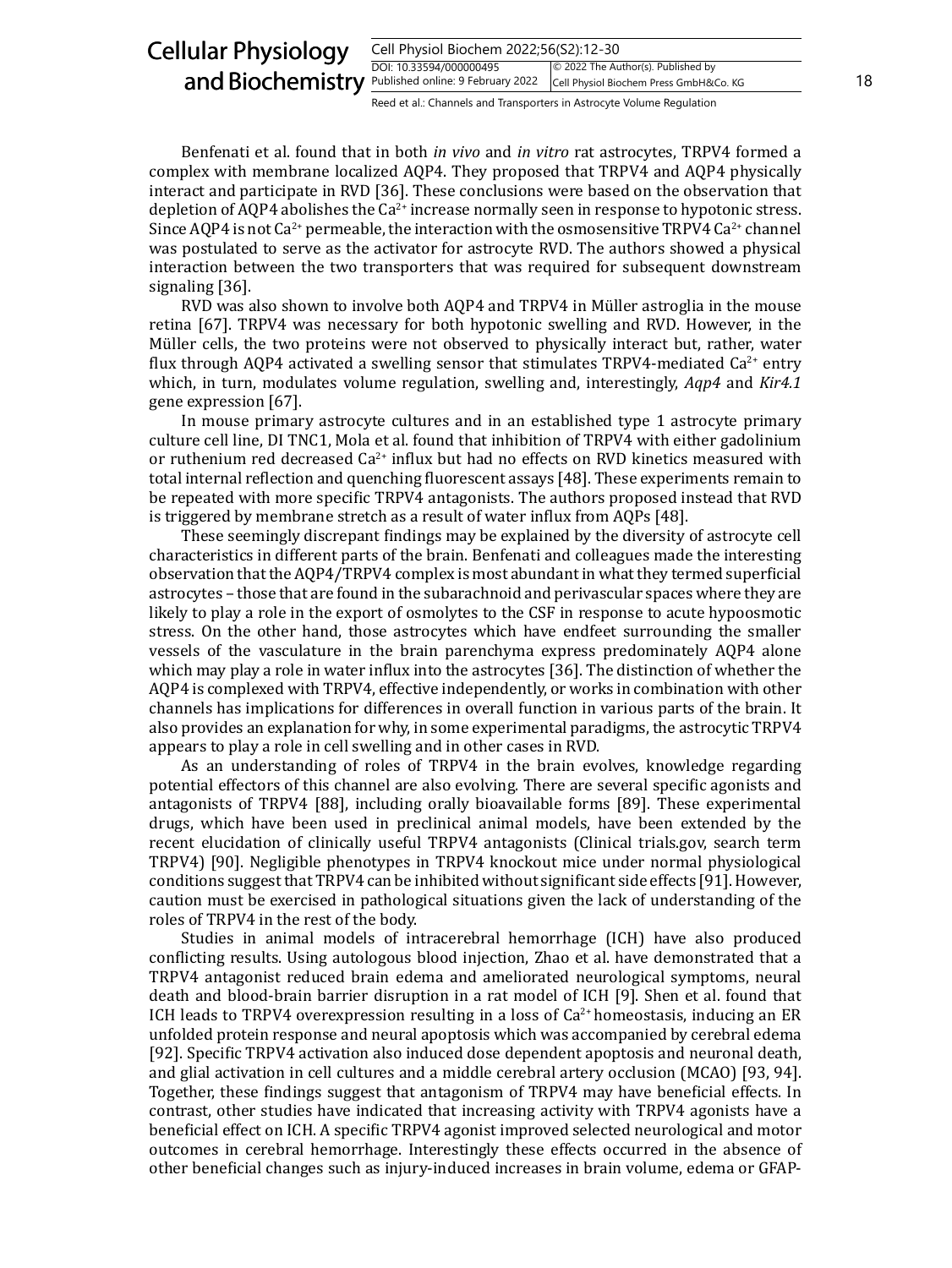| <b>Cellular Physiology</b><br>Cell Physiol Biochem 2022;56(S2):12-30 |                                                                       |                                                                              |    |
|----------------------------------------------------------------------|-----------------------------------------------------------------------|------------------------------------------------------------------------------|----|
| and Biochemistry Published online: 9 February 2022                   | DOI: 10.33594/000000495                                               | © 2022 The Author(s). Published by<br>Cell Physiol Biochem Press GmbH&Co. KG | 19 |
|                                                                      | Reed et al.: Channels and Transporters in Astrocyte Volume Regulation |                                                                              |    |

positive astrocytes [95]. Likewise, TRPV4 activation with 4α-phorbol 12,13-didecanoate reduced infarct volume and improved functional outcomes in a (MCAO) model of stroke. There was a 3.4-fold increase in microvessel density and an increase in neurogenesis [96]. It should be noted that the agonist used is not effective in the activation of TRPV4 in all tissues and, as all phorbol esters, may have other effects including mitogenic activity. The mitogenic activity of  $4\alpha$  PDD may explain the differences seen between the two distinct TRPV4 agonists in the MCAO models. The utilization of specific agonists will be important in future studies examining TRPV4.

In preclinical studies, antagonizing TRPV4 has shown benefits in reducing microglial activation in a cuprizone-induced mouse model of demyelination [97] and in the treatment of congenital hydrocephalus [98]. In the former case the mechanism of action was proposed to be an increase in TRPV4 expression coupled with a TRPV4-mediated increase in inflammatory mediators; in the latter case a TRPV4-mediated decrease in CSF accumulation was postulated.

Thus, there are conflicting findings whether inhibition or activation of TRPV4 is more beneficial in a number of brain pathologies that involve fluid homeostasis and volume regulation. This may be due to the experimental parameters monitored in each study. For example, activation of TRPV4 may be beneficial in neuronal and endothelial cells [95, 96], while TRPV4 antagonism may be beneficial in other cell types [9, 93, 94, 97, 98]. The role that TRPV4 plays in each cell type may also differ, for example proliferation in neurons and endothelial cells and inflammation in microglia and astrocytes. The differences could also be due to the nature of the disease and the degree of severity. Utilizing several different animal and cell culture models with the same experimental parameters and identical agonists or antagonists may be able to resolve some of the conflicting findings in these studies. This underscores the necessity of a more complete understanding of the nature of the diseases and the exact cell types affected before treatment options are developed.

#### **TRPM4**

Transient receptor potential melastatin 4 (TRPM4) is a monovalent cation permeable channel that has been shown to be substantially upregulated after CNS injury such as hypoxia-ischemia, TBI, and stroke in rodents and humans [99-102]. When expressed, the TRPM4 forms a complex with the sulfonylurea receptor 1 (SUR1) and this complex has been implicated in astrocyte volume increases and brain edema [99-102]. Recently Stokum et al. elucidated a mechanism involving the formation of a heteromultimeric complex of TRPM4- SUR1-AQP4 as the causative ion and water transporter complex involved in astrocyte swelling [80]. In a series of elegant *in vitro* and *in vivo* studies, the authors found that when TRPM4 was expressed, AQP4 switches from an association with TRPV4 to TRPM4. This was found to be concurrent with the movement of the AQP4 from the astrocyte endfeet to the plasma membrane of the cell body. The experiments demonstrating the role of the complex in astrocyte swelling were first performed in COS-7 cells over-expressing various combinations of the multimeric components. The outcome of the COS-7 results was reproduced in primary astrocyte cultures activated by a cytokine cocktail that causes TRPM4 expression. The *in vitro* finding that the multimeric complex caused astrocyte swelling was substantiated *in vivo* in a cold injury model of edema. In addition, genetic ablation of TRPM4 inhibited the coldinduced astrocyte swelling [80]. Thus, the TRPV4-AQP4 complex appears to be important for cell volume regulation under normal homeostatic conditions [36], while a TRPM4-SUR1- AQP4 complex is functional during injury-induced astrocyte swelling.

As pointed out by Stokum and colleagues, the complex formation provides a means to indirectly inhibit AQP4 on astrocyte endfeet under pathological conditions [80]. This heteromultimeric complex may explain the efficacy of glibenclamide (a sulfonylurea) after ischemic stroke [101-103]. Several options are being developed to target TRPM4 including specific chemical inhibitors [104], and TRPM4 blocking antibodies [105] however these approaches are still being investigated clinically.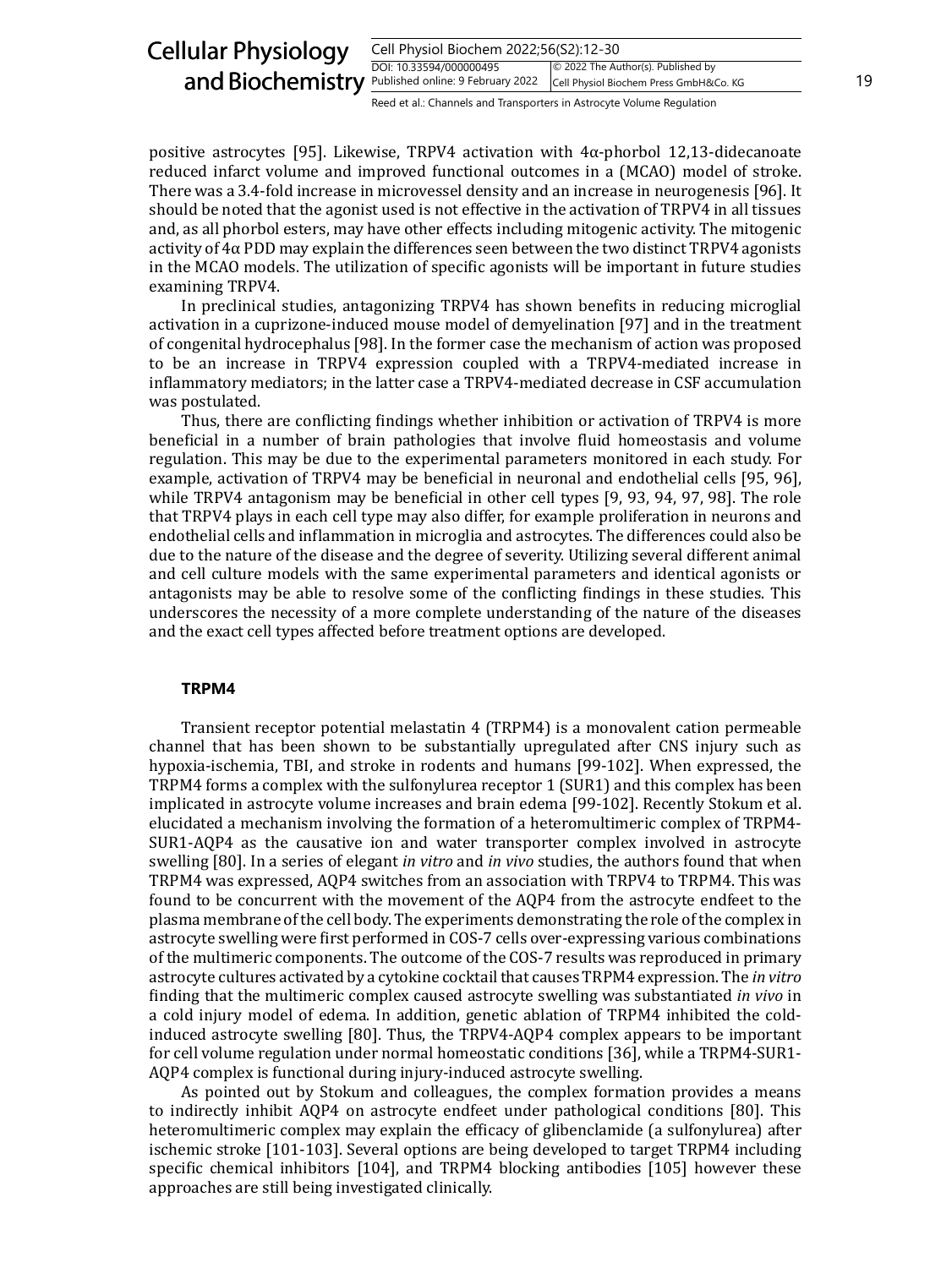| <b>Cellular Physiology</b><br>Cell Physiol Biochem 2022;56(S2):12-30 |                                                                       |                                                                              |    |
|----------------------------------------------------------------------|-----------------------------------------------------------------------|------------------------------------------------------------------------------|----|
| and Biochemistry Published online: 9 February 2022                   | DOI: 10.33594/000000495                                               | © 2022 The Author(s). Published by<br>Cell Physiol Biochem Press GmbH&Co. KG | 20 |
|                                                                      | Reed et al.: Channels and Transporters in Astrocyte Volume Regulation |                                                                              |    |

#### **Na+/K+ ATPase**

Na<sup>+</sup> /K+ ATPase is an energy-dependent antiporter of sodium and potassium responsible for maintaining the electrolyte gradients across plasma cell membranes. The activity of the pump is dependent on the availability of ATP but is also sensitive to the concentrations of each of its ligands. Thus, both intracellular Na<sup>+</sup> as well as extracellular K<sup>+</sup> can alter pump dynamics. Recent studies have implicated this transporter as a major factor in astrocyte swelling induced by high extracellular K<sup>+</sup> concentrations [25, 106].

The transporter is composed of a tetramer of  $\alpha$  and  $\beta$  subunits with several known isoforms of each subunit. Studies of the isoform-specific characteristics when expressed in Xenopus laevis oocytes showed differing affinities for both Na<sup>+</sup> and K<sup>+</sup> . The glial form of the Na<sup>+</sup> /K+ ATPase is α1/β1 which is notable because this complex shows maximal transport activity under conditions of raised extracellular K<sup>+</sup> [25]. These authors found that Na<sup>+</sup>/K<sup>+</sup> ATPase is a key component of the astrocyte-mediated  $K^*$  clearance pathway in freshly isolated rat hippocampal slices. The findings were substantiated and extended by Walch and colleagues who showed that in freshly prepared mouse brain slices, changes in extracellular K+ within the physiological range caused astrocyte, but not neuronal, swelling [106]. The authors suggest that this is due to the difference in Na<sup>+</sup> /K+ ATPase subunit expression. Neurons express the  $α1/β1$  subunit which is differentially sensitive to increases in intracellular Na<sup>+</sup>. Additionally, the astrocyte-selective volume increase in response to elevated extracellular K+ was independent of AQP4 [106]. However, interpretation of some aspects of the studies listed above are complicated by the use of oubain and the resulting inability of the cells to establish normal Na<sup>+</sup> and K<sup>+</sup> transmembrane gradients.

In contrast to the finding summarized above, Illarionova et al. found that  $\text{Na}^{\text{*}}/\text{K}^{\text{*}}$ ATPase and AQP4 co-localize and functionally interact in rat astrocytes [81]. These authors demonstrated a complex consisting of a transporting microdomain of AQP4, Na\*/K\* ATPase and the metabotropic glutamate receptor 5 (mGluR5) using both pull-down assays and FRET localization. They also elucidated the amino acid residues in the N-terminus of AQP4 that bind to the pump. During increased neuronal activity, as in the case of injury, glutamate is released by neurons and taken up by astrocytes. This uptake of glutamate also results increased uptake of Na<sup>+</sup> by glutamate-Na<sup>+</sup> cotransporters. As a response, mGluR5 activates AQP4, resulting in water influx. This is thought to help buffer intracellular Na<sup>+</sup> concentration in the vincinity of the Na<sup>+</sup> /K+ ATPase. This heteromultimeric complex seems to be important in neuron-astrocyte crosstalk and, as a result, changes in astrocyte cell volume.

Characterizing the role of the  $\text{Na}^{\dagger}/\text{K}^{\dagger}$  ATPase pump and its interacting proteins is important for understanding astrocyte swelling in normal and pathological states. The pump is, however, not a good drug target since diminishing its activity can be detrimental to normal cell activity and disturbs ion gradients [107].

#### **NKCC1**

NKCCs are electroneutral co-transporters which allows the cellular influx of sodium, potassium and chloride in a 1:1:2 ratio. These transporters are involved in fluid/volume homeostasis in many systems and inhibition of NKCC has been shown to be beneficial in cases of fluid dysregulation such as cerebral ischemia and vasogenic brain edema [108, 109]. NKCC2 is found predominately in renal cells while NKCC1 is widely distributed. In the brain, NKCC1 is found in astrocytes as well as neurons, oligodendrocytes, choroid plexus epithelia and blood vessel endothelial cells. This triple co-transporter has unique roles in each of the brain cell types [108].

In astrocytes, NKCC1 is activated by high extracellular K<sup>+</sup>, a hallmark of neuronal activity as well as by brain ischemia. While this may be an important homeostatic role in normal conditions, it results in astrocyte swelling in pathological conditions [25, 107, 110- 113]. In AQP4 rodent knockouts, water still enters astrocytes [35-36]. One explanation for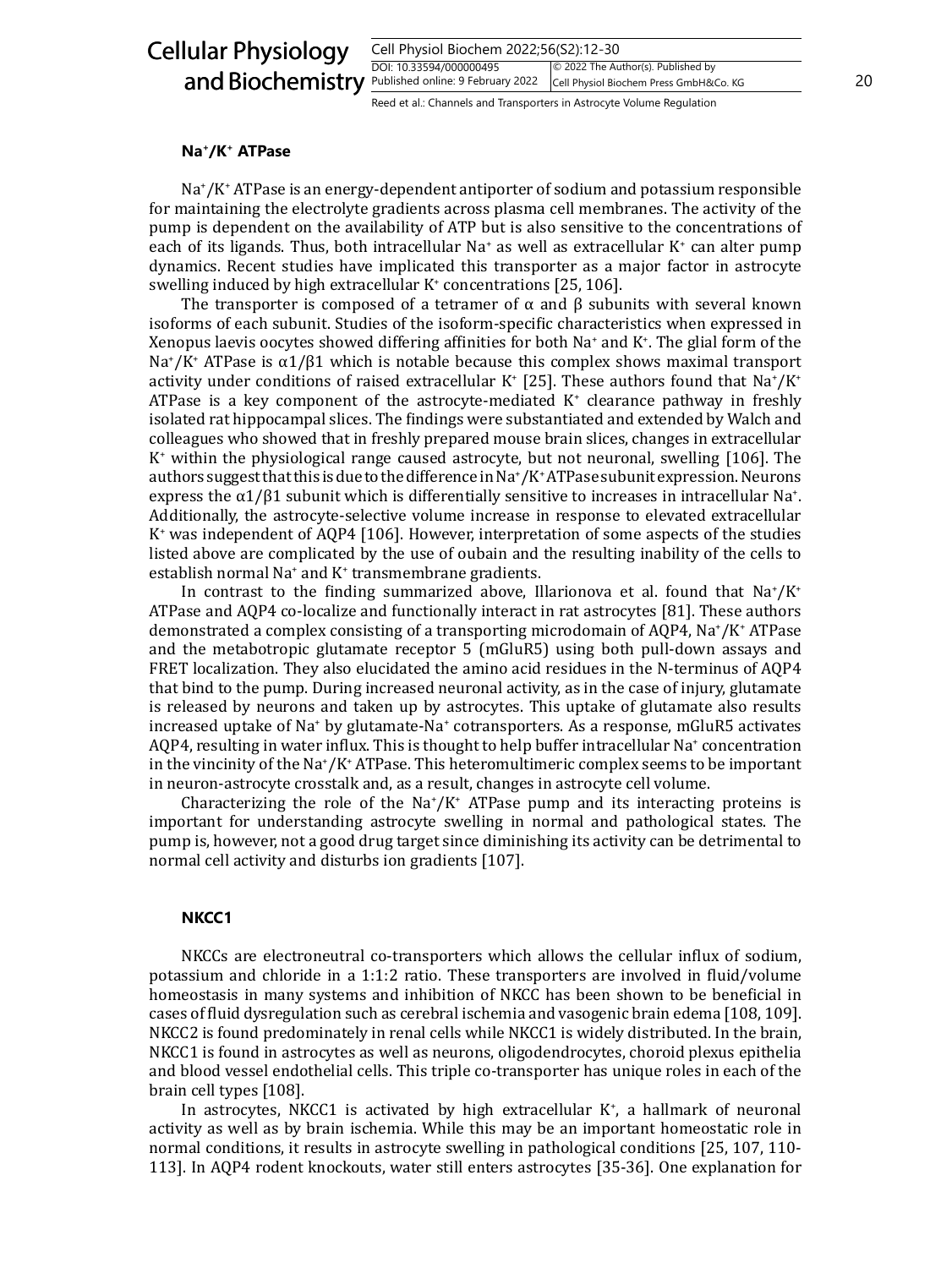| <b>Cellular Physiology</b><br>Cell Physiol Biochem 2022;56(S2):12-30 |                                                                       |                                                                              |    |
|----------------------------------------------------------------------|-----------------------------------------------------------------------|------------------------------------------------------------------------------|----|
| and Biochemistry Published online: 9 February 2022                   | DOI: 10.33594/000000495                                               | © 2022 The Author(s). Published by<br>Cell Physiol Biochem Press GmbH&Co. KG | 21 |
|                                                                      | Reed et al.: Channels and Transporters in Astrocyte Volume Regulation |                                                                              |    |

this phenomenon is the expression of water co-transporters, such as NKCC1. In oocytes, exogenous expression of NKCC1 was used to determine water influx through the transporter. The authors reported that NKCC1 acted as a water pump and reported a net gain of 460 water molecules for each Na<sup>+</sup> K+ 2Cl- [114]. While these findings are not universally accepted, there are many studies indicating that co-transporters of this class can transport water molecules and may contribute to the overall water influx into cells.

Studies have implicated interactions between NKCC1 and AQP4 in astrocyte cell volume regulation, particularly under pathological conditions. In a mouse model of traumatic brain injury, Zhang and colleagues found that both AQP4 and NKCC1 were up-regulated in the cerebral cortical astrocytes of the peri-contusional brain tissue [115]. These authors used astaxanthin, an antioxidant and anti-inflammatory, to decrease cerebral edema after TBI thereby improving neurological outcome in the animals. The decreased edema was accompanied by a decreased peri-contusional expression of both AQP4 and NKCC1 although the mechanism of the drug action was not demonstrated. Interestingly the authors showed that inhibition of NKCC1 with bumetanide inhibited the excess expression of AQP4 indicating a functional interaction between the two proteins [115].

A functional interaction between NKCC1 and AQP4 was also demonstrated in a spinal cord injury model in rats [10]. The edema, that is commonly associated with such an injury, was attenuated by pretreatment with an AQP4 inhibitor (TGN-20) and an NKCC1 inhibitor (bumetanide). The beneficial effects of the two drugs on edema formation were additive when compared to individual effects. Treatment with TGN-20 reduced the mRNA and protein expression of AQP4 as expected, but also reduced NKCC1 expression. Conversely, treatment with bumetanide inhibited both NKCC1 and AQP4 overexpression [10]. Thus, at least in injury models, there seems to be a functional interaction between NKCC1 and AQP4 in the formation of injury promoting edema formation.

Loop diuretics such as furosemide and bumetanide, while effective inhibitors of NKCC1, are more often associated with inhibition of NKCC2 found in the kidney. While *in vitro* and *in vivo* brain infusion studies indicate that inhibition of NKCC1 may be effective for the treatment of a variety of conditions including ischemia, traumatic brain injury, and hydrocephalus, the classical NKCC inhibitors are not used clinically to treat these conditions. In part this is because they do not cross the blood brain barrier, and, therefore, would have to be administered intrathecally, but also due to the relatively ubiquitous distribution of NKCC1 expression in the brain with different functions in each cell type [108].

## **VRAC**

VRAC, is a multifunctional channel involved in astrocyte RVD. In rodent primary astrocytes, activation of the channel in response to a hypotonic challenge or swelling results in the efflux of Cl<sup>-</sup> as well as organic osmolytes such a taurine, glutamate and aspartate  $\left[116\cdot$ 119]. The accompanying release of excitatory amino acids will have multiple other effects on neighboring cells including neurons [118].

The VRAC transport complex in astrocytes was recently shown to contain a leucinerich repeat-containing 8 (LRRC8) subunit which is essential for swelling-activated Cl- flux and release of taurine, asparate and glutamine [119-122]. RVD is generally associated with a net loss of intracellular K<sup>+</sup> together with the efflux of anions [31]. Activation of VRAC containing LRRC8 by cell swelling allows for the efflux of Cl- which provides a driving force for K<sup>+</sup> secretion that, in turn, causes compensatory water movement out of the cell [119, 123-125]. Patch clamp experiments in rat cultured astrocytes indicated that knockdown of AQP4 decreased the VRAC-mediated Cl- current implying a functional interaction between the transporters [126]. Conversely, recent experiments have shown that knockdown of VRAC had no effect on water permeability in rat primary astrocytes [119].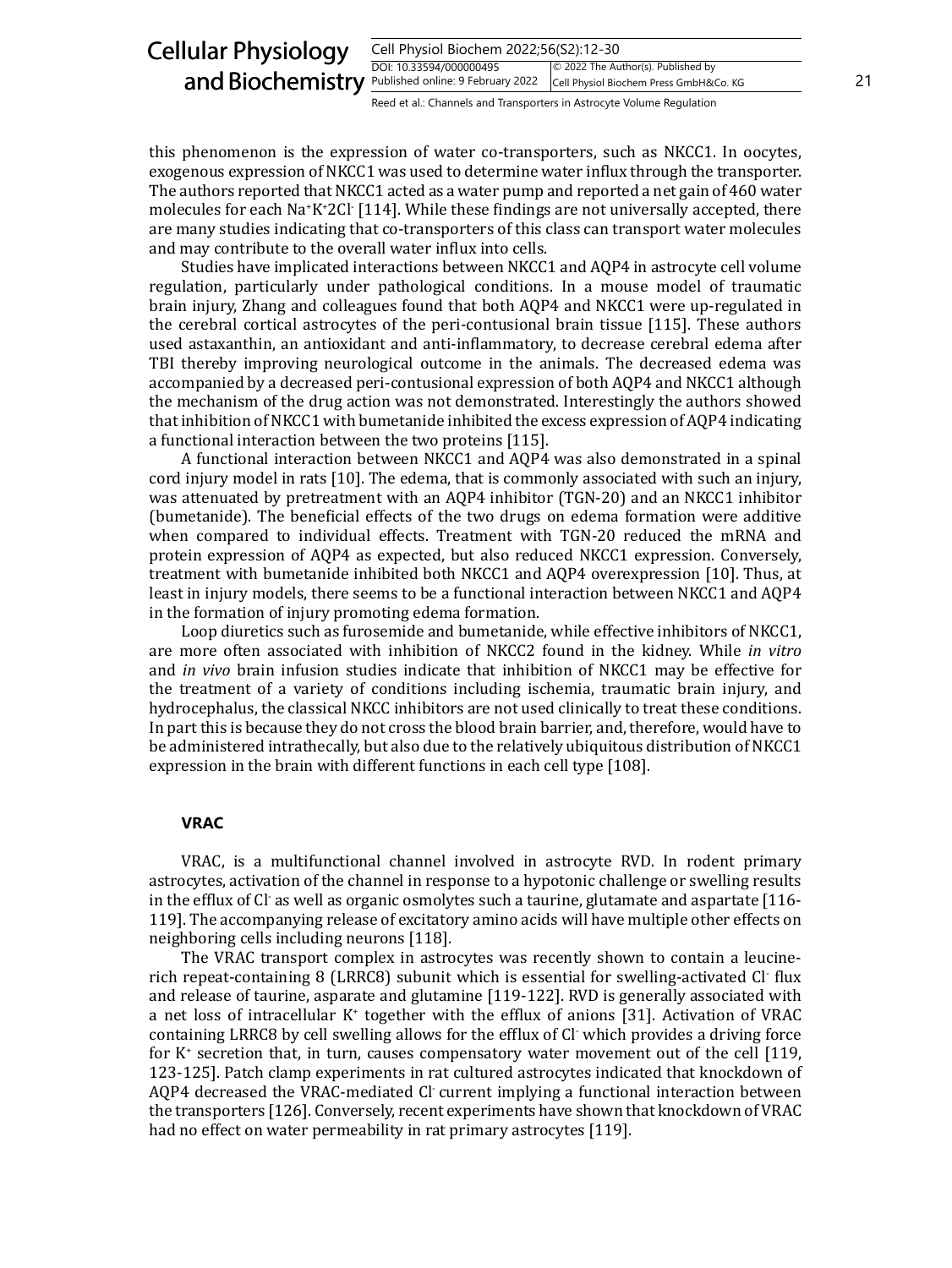| <b>Cellular Physiology</b>                         | Cell Physiol Biochem 2022;56(S2):12-30                                |                                                                              |    |
|----------------------------------------------------|-----------------------------------------------------------------------|------------------------------------------------------------------------------|----|
| and Biochemistry Published online: 9 February 2022 | DOI: 10.33594/000000495                                               | © 2022 The Author(s). Published by<br>Cell Physiol Biochem Press GmbH&Co. KG | 22 |
|                                                    | Reed et al.: Channels and Transporters in Astrocyte Volume Regulation |                                                                              |    |

Currently VRAC inhibitors are relatively non-specific complicating both research protocols as well as the potential development of pharmaceutical targets. The elucidation of some of the critical subunits like LRRC8 may enhance development of more specific blockers of this channel.

#### **Kir4.1**

The inwardly rectifying Kir4.1 potassium channel in astrocyte endfeet is responsible for the uptake of K<sup>+</sup> from the extracellular fluid during periods of high neuronal activity [120]. Failure of this clearance mechanism slows the re-equilibration of K<sup>+</sup> and can cause changes in neuronal function including seizures [54]. Under normal circumstances, the potential for astrocyte swelling during K<sup>+</sup> influx is moderated by functional interaction between astrocytes via gap junctions in the endfeet. Originally proposed by Orkland, "spatial buffering" is envisioned as the uptake of K<sup>+</sup> followed by flow through the astrocyte syncytium formed by the gap junctions to distant sites for efflux [127]. Thus, under normal conditions there is, at most, only localized swelling of the astrocytes. The Kir4.1 channel likely absorbs the excess K<sup>+</sup> as it being produced while Na<sup>+</sup>/K<sup>+</sup> ATPase pump is responsible for the poststimulus recovery necessary for a normalization of the extracellular space [25]. Kir2.1 is also expressed in astrocytes and may play an important role in K<sup>+</sup> spatial buffering as well, although not directly implicated in osmotic regulation [128, 129]. Both Kir channels and Na<sup>+</sup> /K+ ATPase are necessary to maintain normal extracellular composition but the proteins are important within different time frames.

Kir4.1 has been shown to interact with AQP4 [39, 130]. Whether the interaction between the two transporters is important for cell swelling is debated [25], though studies have shown that AQP4 null astrocytes are connected to a greater degree by gap junctions and are more efficient at K<sup>+</sup> spatial buffering [120]. The functional interactions and control of the transport under normal physiological and pathological conditions awaits future studies.

#### **Conclusions and Future Perspectives**

An understanding of the control of key transporters as well as the interactions between them is crucial for the treatment of brain disorders with aberrations in fluid/electrolyte balance. Such disorders represent a substantial medical burden in the population and include stroke, infection, traumatic brain injury and hydrocephalus. Astrocytes are key for the maintenance of the composition of the extracellular milieu in the brain. In this homeostatic process, various astrocytic channels and transporters are required to maintain normal cell volume, primarily AQP4, TRPV4, TRPM4, Na<sup>+</sup> /K+ ATPase, NKCC1, VRAC, and Kir4.1. Interactions between channels and transporters result in heteromultimeric structures with specific functions. These include AQP4/TRPV4, AQP4/TRMP4/SUR1, AQP4/Na<sup>+</sup>/K<sup>+</sup> ATPase/mGluR5, and AQP4/Kir4.1. The AQP4/TRPV4 complex works to reverse swelling in astrocytes with RVD [36]. Conversely, the AQP4/TRPM4 complex, in response to injury, appears to allow the influx of water and causes cell swelling [80]. Na<sup>+</sup> /K+ ATPase couples with AQP4 and mGluR5 to cause swelling in response to injury as well [81]. NKCC1, although known to have a functional interaction with AQP4, mediates RVI by influx of water [10, 115]. In some studies, VRAC is associated with RVD but when the protein is knocked down, cell volume is not affected [119]. Kir4.1's role in astrocyte volume regulation is still debated [25, 128, 129]. These mechanisms are all proposed to be important in astrocyte cell volume regulation.

Volume regulation in astrocytes is complex, and in many aspects, uniquely different than volume regulation in other cells. Although most of the channels and transporters expressed in astrocytes are found in other cell types, these channels and transporters are polarized to the cell body and astrocyte endfeet. This is unlike epithelial cells that have apical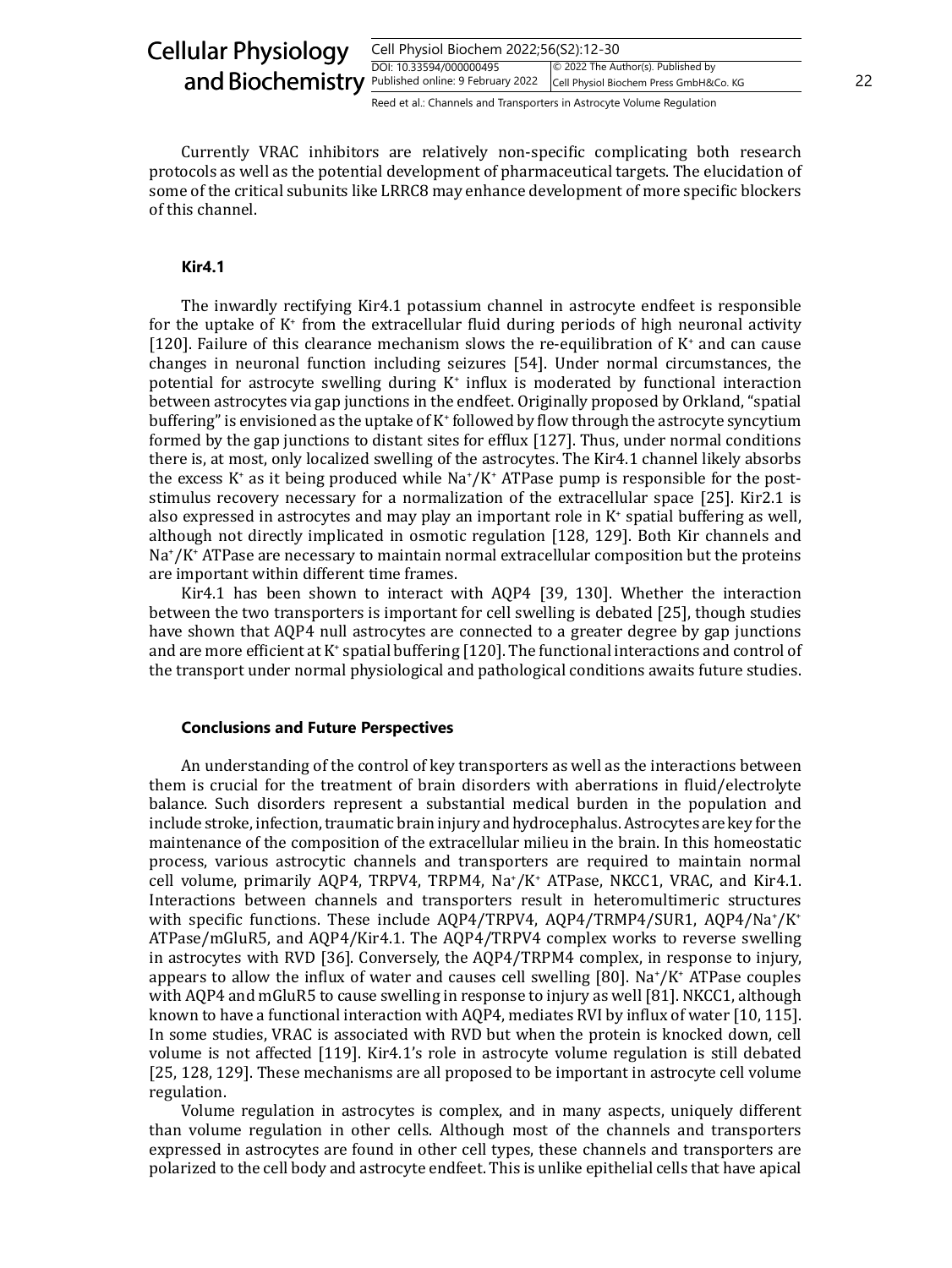| <b>Cellular Physiology</b><br>Cell Physiol Biochem 2022;56(S2):12-30 |                                                                       |                                                                              |    |
|----------------------------------------------------------------------|-----------------------------------------------------------------------|------------------------------------------------------------------------------|----|
| and Biochemistry Published online: 9 February 2022                   | DOI: 10.33594/000000495                                               | © 2022 The Author(s). Published by<br>Cell Physiol Biochem Press GmbH&Co. KG | 23 |
|                                                                      | Reed et al.: Channels and Transporters in Astrocyte Volume Regulation |                                                                              |    |

or basolateral polarization. The specific localization of these channels affects their function in astrocytes. Endfoot polarization is important in communicating or regulating other cell types, such as neurons and endothelial cells in the CNS. For example, AQP4 localization to astrocyte endfeet controls volume regulation at the paravascular space, while AQP4 cell body localization does not directly control volume changes [14-19, 39-41, 81]. Astrocytes also form unique heteromultimeric complexes to regulate their volume in response to injury and hypoosmotic conditions (Fig. 2).

Current studies explore various aspects of astrocyte cell volume, some of which may present conflicting findings. One confounding variable is the difficulty in visualizing what may be small changes during normal homeostatic processes like K<sup>+</sup> buffering and those that take place under pathological conditions. The utilization of different animal models and cell lines, as well as physiologically relevant controls may account for conflicting findings in many of the studies. There are apparent differences between various rodent models and humans. For example, there is transcriptional variation in C57BL/6 mice and Sprague Dawley rats, and cell-specific differences between rodents and humans [131, 132]. This stresses the importance of repeating studies in multiple models to find common mechanisms and assure translatability to human studies. Primary cultures are often used for the study of cell-specific volume regulation. Depending on the species used for primary culture isolation, there may be differences. Additionally, there are various types of astrocytes that may also regulate volume in specific ways [11-19], although most of these studies utilize primary cultures isolated from the cortex of animals. For example, Benfenati et al. propose that the TRPV4/ AQP4 complex is mainly in superficial paravascular astrocytes [19], while Illarionova et al. propose the importance of the AQP4/Na<sup>+</sup> /K+ ATPase/mGluR5 at neuronal synapses [81].

Recently, there has been a push for better physiological models in biology research. This includes making cell culture conditions a better physiological representation of *in vivo* conditions. Risher et al., found that depending on the specific stimulus, hypoosmotic challenge, extracellular K<sup>+</sup> elevations or oxygen/glucose deprivation, determined the specific volume response of astrocytes [67]. This study used experimental parameters that closely mimicked *in vivo* conditions. Utilizing endogenous channel and transporter modulators may also help the field better understand cell volume mechanisms *in vivo*. Overall, comparing experimental parameters of studies with conflicting findings may help guide future research in a more positive direction.

There are a multitude of directions to explore to further understand fluid regulation in astrocytes. A better understanding of how the different AQP4 isoforms function in astrocytes alone, but also in the various heteromultimeric complexes presents an interesting aspect of emerging research. This is important considering research showing that localization and water permeability vary with the different AQP4 isoforms [42-51]. Isoform specific influences may also be found for other channels and transporters, such as TRPV4 that has glycosylated isoforms that affect membrane trafficking [98, 133]. Post-translation modification of these channels and transporters is also an important consideration for future studies. Additionally, identifying upstream modulators of heteromultimeric complex formation is another emerging area of research. For example, Kitchen et al. have have reported that protein kinase A and calmodulin have roles in AQP4 membrane localization via upstream influences of TRPV4 and direct modulation of AQP4 [72]. Another interesting aspect, not explored in this review, would be age-specific differences. The effects of development on brain fluid regulation are yet to be explored. Pediatric forms of brain fluid dysregulation are common and the developing brain is affected in different ways [134]. Also, some channels and transporters are altered during development, for example NKCC1 in the choroid plexus [135]. However, as summarized here, progress is being made, not only toward a mechanistic understanding of these complex control mechanisms but also in the field of drug development.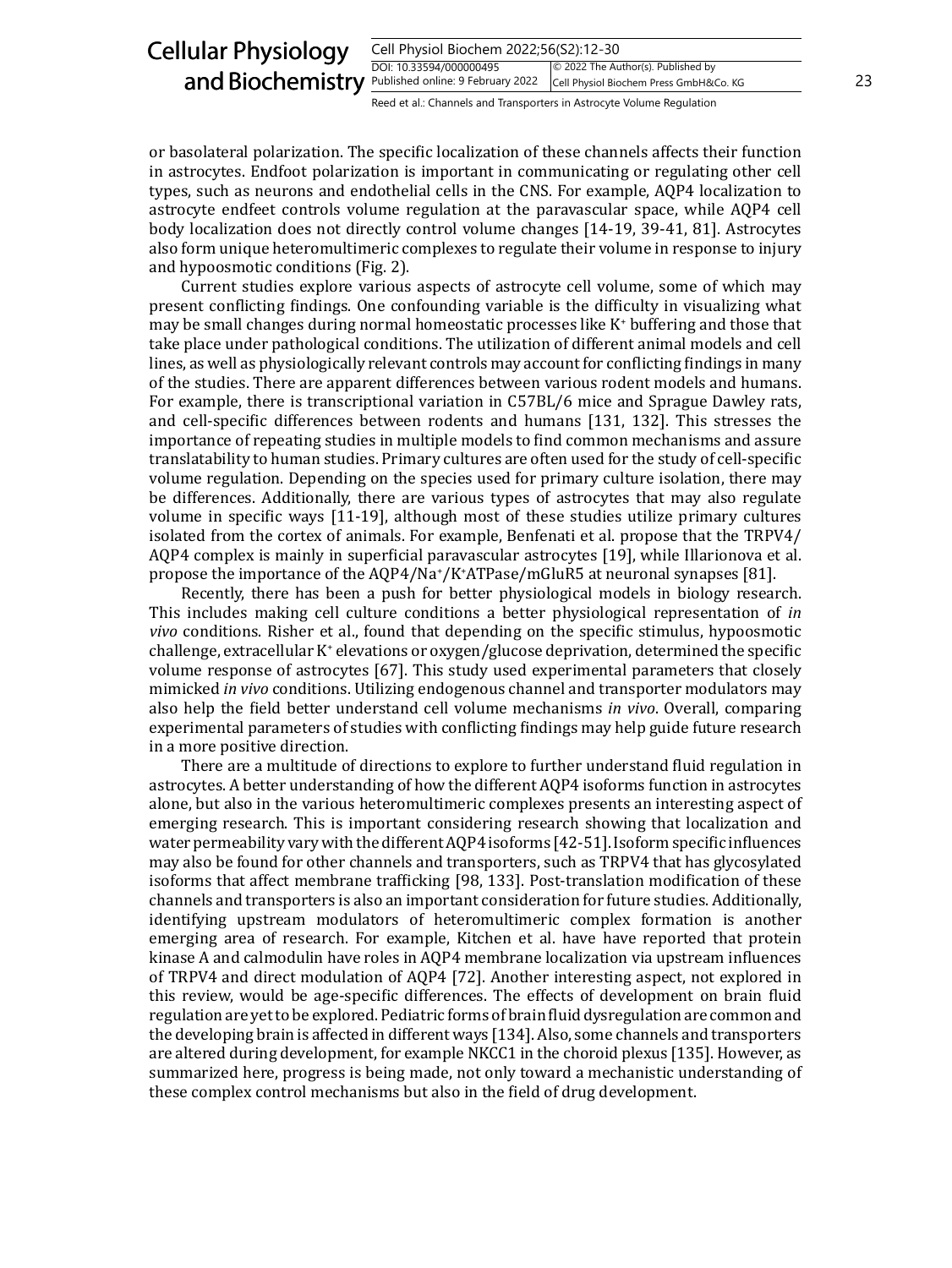| <b>Cellular Physiology</b>                         | Cell Physiol Biochem 2022;56(S2):12-30                                |                                                                              |    |
|----------------------------------------------------|-----------------------------------------------------------------------|------------------------------------------------------------------------------|----|
| and Biochemistry Published online: 9 February 2022 | DOI: 10.33594/000000495                                               | © 2022 The Author(s). Published by<br>Cell Physiol Biochem Press GmbH&Co. KG | 24 |
|                                                    | Reed et al.: Channels and Transporters in Astrocyte Volume Regulation |                                                                              |    |

#### **Acknowledgements**

The authors would like to thank our colleagues, Casandra Carrillo, Alexandra Hochstetler, and Louise Hulme for discussions and comments on the manuscript.

#### *Author Contributions*

Both authors contributed to the writing and editing of the manuscript.

#### *Funding*

Research in the authors' laboratory was funded by a Hydrocephalus Association/ Team Hydro Innovator Award; The Office of the Assistant Secretary of Defense for Health Affairs, through the Peer Reviewed Medical Research Program, Investigator Initiated Research Award No. W81XWH-17-1-0537; and a Mayfield Education and Research Foundation Award.

#### *Statement of Ethics*

The authors have no ethical conflicts to disclose.

## **Disclosure Statement**

The authors have no conflicts of interest to declare.

## **References**

- 1 Millen JW, Woollam DHM: The Anatomy of the Cerebrospinal Fluid. London, Oxford University Press, 1962.
- 2 Davson H, Segal MB: Physiology of the CSF and Blood-brain Barriers. Boca Raton/London, CRC Press, 1996.
- 3 Bito LZ, Davson H: Local variations in cerebrospinal fluid composition and its relationship to the composition of the extracellular fluid of the cortex. Exp Neurol 1966;14:264-280.
- 4 Merritt HH, Fremont-Smith F: The Cerebrospinal Fluid. Philadelphia/London, WB Saunders, 1937.
- 5 Hladky SB, Barrand MA: Mechanisms of fluid movement into, through and out of the brain: evaluation of the evidence. Fluids Barriers CNS 2014;11:26.
- 6 Dostovic Z, Dostovic E, Smajlovic D, Ibrahimagic OC, Avdic L: Brain Edema After Ischaemic Stroke. Med Arch 2016;70:339-341.
- 7 Unterberg AW, Stover J, Kress B, Kiening KL: Edema and brain trauma. Neurosci 2004;129:1021-1029.
- 8 Neri M, Frati A, Turillazzi E, Cantatore S, Cipolloni L, Di Paolo M, Frati P, La Russa R, Maiese A, Scopetti M, Santurro A, Sessa F, Zamparese R, Fineschi V: Immunohistochemical Evaluation of Aquaporin-4 and its Correlation with CD68, IBA-1, HIF-1α, GFAP, and CD15 Expressions in Fatal Traumatic Brain Injury. Int J Mol Sci 2018;19:3544.
- 9 Zhao H, Zhang K, Tang R, Meng H, Zou Y, Wu P, Hu R, Liu X, Feng H, Chen Y: TRPV4 blockade preserves the blood-brain barrier by inhibiting stress fiber formation in a rat model of intracerebral hemorrhage. Front Mol Neurosci 2018;11:97.
- 10 Yan X, Liu J, Wang X, Li W, Chen J, Sun H: Pretreatment with AQP4 and NKCC1 Inhibitors Concurrently Attenuated Spinal Cord Edema and Tissue Damage after Spinal Cord Injury in Rats. Front Physiol 2018;9:6.
- 11 Simard M, Nedergaard M: The neurobiology of glia in the context of water and ion homeostasis. Neurosci 2004;129:877-896.
- 12 Alvarez JI, Dodelet-Devillers A, Kebir H, Ifergan I, Fabre PJ, Terouz S, Sabbagh M, Wosik K, Bourbonniere L, Bernard M, van Horssen J, de Vries HE, Charron F, Prat A: The Hedgehog pathway promotes blood-brain barrier integrity and CNS immune quiescence. Science 2011;334:1727-1731.
- 13 Obermeier B, Daneman R, Ransohoff RM: Development, maintenance and disruption of the blood-brain barrier. Nat Med 2013;19:1584-1596.
- 14 Allen NJ, Barres BA: Neuroscience: Glia more than just brain glue. Nature 2009;457:675-677.
- 15 Allen NJ, Bennett ML, Foo LC, Wang GX, Chakraborty C, Smith SJ, Barres BA: Astrocyte glypicans 4 and 6 promote formation of excitatory synapses via GluA1 AMPA receptors. Nature 2012;486:410-414.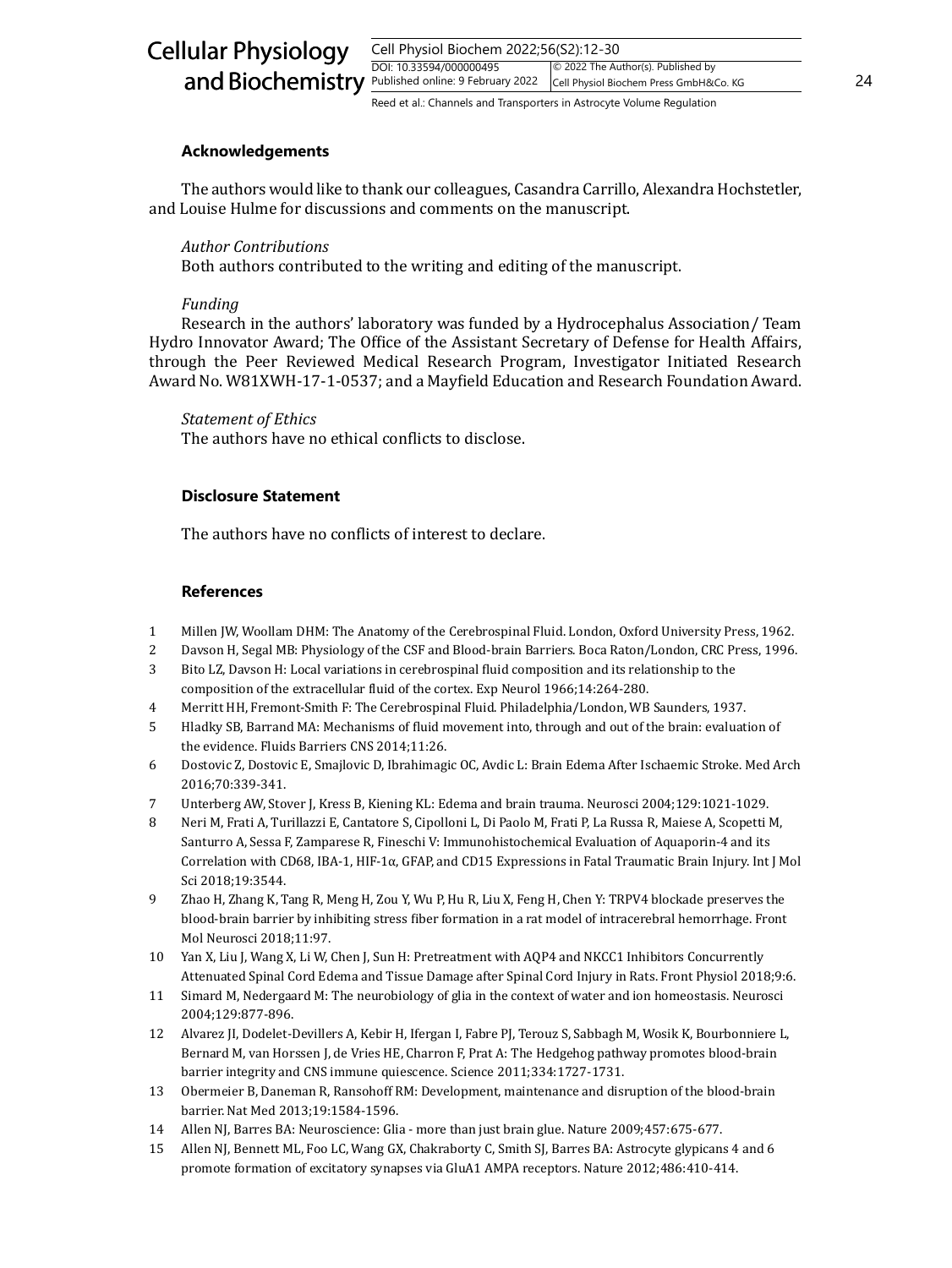#### Cell Physiol Biochem 2022;56(S2):12-30 DOI: 10.33594/000000495 and Biochemistry  $\frac{Published online: 9 February 2022}{Published Online: 9 February 2022}$  Cell Physiol Biochem Press GmbH&Co. KG 25 Cellular Physiology © 2022 The Author(s). Published by Cell Physiol Biochem Press GmbH&Co. KG

- 16 Chung WS, Clarke LE, Wang GX, Stafford BK, Sher A, Chakraborty C, Joung J, Foo LC, Thompson A, Chen C, Smith SJ, Barres BA: Astrocytes mediate synapse elimination through MEGF10 and MERTK pathways. Nature 2013;504:394-400.
- 17 Khakh BS, Sofroniew MV: Diversity of astrocyte functions and phenotypes in neural circuits. Nat Neurosci 2015;18:942-952.
- 18 Molofsky AV, Kelley KW, Tsai H, Redmond SA, Chang SM, Madireddy L, Chan JR, Baranzini SE, Ullian EM, Rowitch DH: Astrocyte-encoded positional cues maintain sensorimotor circuit integrity. Nature 2014;509:189-194.
- 19 Tsai HH, Li H, Fuentealba LC, Molofsky AV, Taveira-Marques R, Zhuang H, Tenney A, Murnen AT, Fancy SPJ, Merkle F, Kessaris N, Alvarez-Buylla A, Richardson WD, Rowitch DH: Regional astrocyte allocation regulates CNS synaptogenesis and repair. Science 2012;337:358-362.
- 20 Iliff JJ, Wang M, Liao Y, Plogg BA, Peng W, Gundersen GA, Benveniste H, Vates GE, Deane R, Goldman SA, Nagelhus EA, Nedergaard M: A paravascular pathway facilitates CSF flow through the brain parenchyma and the clearance of interstitial solutes, including amyloid β. Sci Transl Med 2012;4:147ra111.
- 21 Jessen NA, Munk AS, Lundgaard I, Nedergaard M: The Glymphatic System: A Beginner's Guide. Neurochem Res 2015;40:2583-2599.
- 22 Iliff JJ, Nedergaard M: Is there a cerebral lymphatic system?. Stroke 2013;44:S93-S95.
- 23 Johnston M, Zakharov A, Papaiconomou C, Salmasi G, Armstrong D: Evidence of connections between cerebrospinal fluid and nasal lymphatic vessels in humans, non-human primates and other mammalian species. Cerebrospinal Fluid Res 2004;1:2.
- 24 Murtha LA, Yang Q, Parsons MW, Levi CR, Beard DJ, Spratt NJ, McLeod DD: Cerebrospinal fluid is drained primarily via the spinal canal and olfactory route in young and aged spontaneously hypertensive rats. Fluids Barriers CNS 2014;11:12.
- 25 Larsen BR, Assentoft M, Cotrina ML, Hua SZ, Nedergaard M, Kaila K, Voipio J, MacAulay N: Contributions of the Na<sup>+</sup>/K<sup>+</sup>-ATPase, NKCC1, and Kir4.1 to hippocampal K<sup>+</sup> clearance and volume responses. Glia 2014;62:608-622.
- 26 Häussinger D, Kircheis G, Fischer R, Schliess F, vom Dahl S: Hepatic encephalopathy in chronic liver disease: a clinical manifestation of astrocyte swelling and low-grade cerebral edema?. J Hepatol 2000;32:1035- 1038.
- 27 Hirrlinger PG, Wurm A, Hirrlinger J, Bringmann A, Reichenbach A: Osmotic swelling characteristics of glial cells in the murine hippocampus, cerebellum, and retina in situ. J Neurochem 2008;105:1405-1417.
- 28 Kempski O: Cerebral edema. Semin Nephrol 2001;21:303-307.
- 29 Stokum JA, Kurland DB, Gerzanich V, Simard JM: Mechanisms of Astrocyte-Mediated Cerebral Edema. Neurochem Res 2015;40:317-328.
- 30 Lang F, Busch GL, Ritter M, Völkl H, Waldegger S, Gulbins E, Häussinger Dz: Functional significance of cell volume regulatory mechanisms. Physiol Rev 1998;78:247-306.
- 31 Verbalis JG, SR Gullans: Hyponatremia causes large sustained reductions in brain content of multiple organic osmolytes in rats. Brain Res 1991;567:274-282.
- 32 Palfrey HC: Protein phosphorylation control in the activity of volume-sensitive transport systems; in Kevin Strange (eds): Cellular and Molecular Physiology of Cell Volume Regulation. Boca Raton/London, CRC Press, 1994, pp 201-214.
- 33 Parker JC: Coordinated regulation of volume-activated transport pathways; in Kevin Strange (eds): Cellular and Molecular Physiology of Cell Volume Regulation. Boca Raton/London, CRC Press, 1994, pp 311-324.
- 34 Solenov E, Watanabe H, Manley GT, Verkman AS: Sevenfold-reduced osmotic water permeability in primary astrocyte cultures from AQP-4-deficient mice, measured by a fluorescence quenching method. Am J Physiol Cell Physiol 2004;286:C426-C432.
- 35 Benfenati V, Caprini M, Dovizio M, Mylonakou MN, Ferroni S, Petter Ottersen O, Amiry-Moghaddam M: An aquaporin-4/transient receptor potential vanilloid 4 (AQP4/TRPV4) complex is essential for cell-volume control in astrocytes. Proc Natl Acad Sci U S A 2011;108:2563-2568.
- 36 Nielsen S, Nagelhus EA, Amiry-Moghaddam M, Bourque C, Agre P, Otterson OP: Specialized membrane domains for water transport in glial cells: High-resolution immunogold cytochemistry of aquaporin-4 in rat brain. J Neurosci 1997;17:171-180.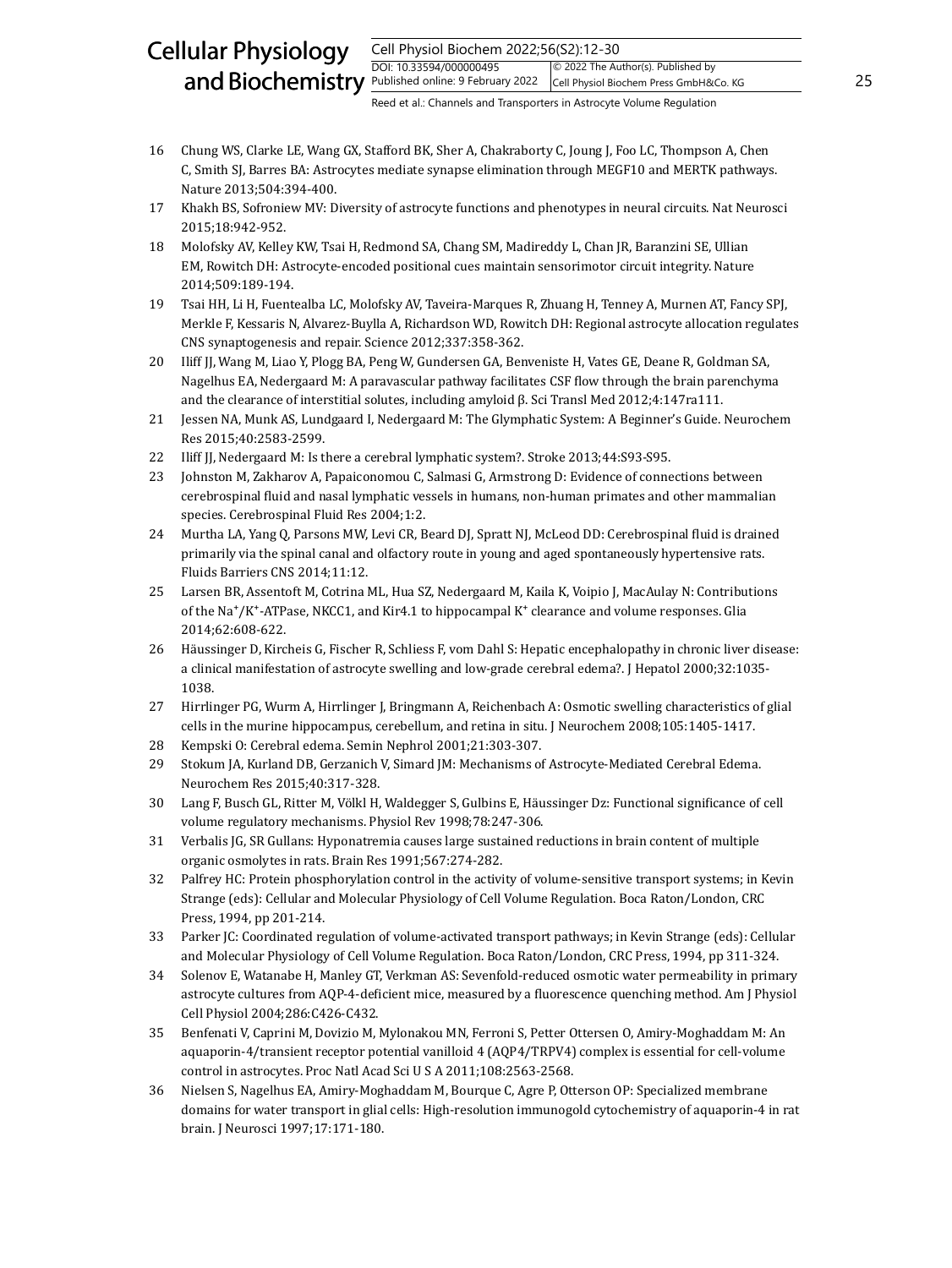#### Cell Physiol Biochem 2022;56(S2):12-30 DOI: 10.33594/000000495 and Biochemistry  $\frac{Published online: 9 February 2022}{Published Online: 9 February 2022}$  Cell Physiol Biochem Press GmbH&Co. KG 26 Cellular Physiology © 2022 The Author(s). Published by Cell Physiol Biochem Press GmbH&Co. KG

- 37 Rash JE, Yasumura T, Hudson CS, Agre P, Nielsen S: Direct immunogold labeling of aquaporin-4 in square arrays of astrocyte and ependymocyte plasma membranes in rat brain and spinal cord. Proc Natl Acad Sci U S A 1998;95:11981-11986.
- 38 Amiry-Moghaddam M, Petter Ottersen O: The molecular basis of water transport in the brain. Nat Rev Neurosci 2003;4:991-1001.
- 39 Verbalis JG: Control of brain volume during hypoosmolality and hyperosmolality. Adv Exp Med Biol 2006; DOI: 10.1007/0-387-30172-0\_8.
- 40 Amiry-Moghaddam M, Frydenlund DS, Petter Ottersen O: Anchoring of aquaporin-4 in brain: Molecular mechanisms and implications for the physiology and pathophysiology of water transport. Neurosci 2004;129:999-1010.
- 41 Moe SE, Sorbo JG, Sogaard R, Zeuthen T, Petter Ottersen O, Holen T: New isoforms of rat Aquaporin-4. Genom 2008;91:367-377.
- 42 Jung JS, Bhat RV, Preston GM, Guggino WB, Baraban JM, Agre P: Molecular characterization of an aquaporin cDNA from brain: Candidate osmoreceptor and regulator of water balance. Proc Natl Acad Sci U S A 1994;91:13052-13056.
- 43 Hasegawa H, Ma T, Skach W, Matthay MA, Verkman AS: Molecular cloning of a mercurial-insensitive water channel expressed in selected water-transporting tissues. J Biol Chem 1994;269:5497-5500.
- 44 Neely JD, Christensen BM, Nielsen S, Agre P: Heterotetrameric composition of aquaporin-4 water channels. Biochem 1999;38:11156-11163.
- 45 Lu M, Lee MD, Smith BL, Jung JS, Agre P, Verdijk MA, Merkx G, Rijss JP, Deen PM: The human AQP4 gene: Definition of the locus encoding two water channel polypeptides in brain. Proc Natl Acad Sci U S A 1996;93:10908-10912.
- 46 Yang B, Ma T, Verkman AS: cDNA cloning, gene organization, and chromosomal localization of a human mercurial insensitive water channel: Evidence for distinct transcriptional units. J Biol Chem 1995;270:22907-22913.
- 47 Mola M, Sparaneo A, Gargano C, Spray DC, Svelto M, Frigeri A, Scemes E, Nicchia G: The speed of swelling kinetics modulates cell volume regulation and calcium signaling in astrocytes: A different point of view on the role of aquaporins. Glia 2016;64:139-154.
- 48 Potokar M, Stenovec M, Jorgacevski J, Holen T, Kreft M, Otterson OP, Zorec R: Regulation of AQP4 surface expression via vesicle mobility in astrocytes. Glia 2013;61:917-928.
- 49 Lisjak M, Potokar M, Rituper B, Jorgačevski J, Zorec R: AQP4e-Based Orthogonal Arrays Regulate Rapid Cell Volume Changes in Astrocytes. J Neurosci 2017;37:10748-10756.
- 50 Lisjak M, Potokar M, Zorec R, Jorgačevski J: Indirect Role of AQP4b and AQP4d Isoforms in Dynamics of Astrocyte Volume and Orthogonal Arrays of Particles. Cells 2020;9:735.
- 51 Ma T, Yang B, Gillespie A, Carlson EJ, Epstein CJ, Verkman AS: Generation and phenotype of a transgenic knockout mouse lacking the mercurial-insensitive water channel aquaporin-4. J Clin Invest 1997;100:957- 962.
- 52 Saadoun S, Papadopoulos MC, Watanabe H, Yan D, Manley GT, Verkman AS: Involvement of aquaporin-4 in astroglial cell migration and glial scar formation. J Cell Sci 2005;118:5691-5698.
- 53 Binder DK, Yao X, Verkman AS, Manley GT: Increased seizure duration in mice lacking aquaporin-4 water channels. Acta Neurochir Suppl 2006;96:389-392.
- 54 Skucas VA, Mathews IB, Yang J, Cheng Q, Treister A, Duffy AM, Scharfman HE: Impairment of select forms of spatial memory and neurtrophin-dependent synaptic plasticity by deletion of glial aquaporin-4. J Neurosci 2011;31:6392-6397.
- 55 Scharfman HE, Binder DK: Aquaporin-4 water channels and synaptic plasticity in the hippocampus. Neurochem Int 2013;63:702-711.
- 56 Fan Y, Zhang J, Sun XL, Gao L, Zeng XN, Ding JH, Cao C, Niu L, Hu G: Sex- and region-specific alterations of basal amino acid and monoamine metabolism in the brain of aquaporin-4 knockout mice. J Neurosci Res 2005;82:458-464.
- 57 Zeng XN, Sun XL, Gao L, Fan Y, Ding JH, Hu G: Aquaporin-4 deficiency down-regulates glutamate uptake and GLT-1 expression in astrocytes. Mol Cell Neurosci 2007;34:34-39.
- 58 Li YK, Wang F, Wang W, Luo Y, Wu PF, Xiao JL, Hu ZL, Jin Y, Hu G, Chen JG: Aquaporin-4 deficiency impairs synaptic plasticity and associative fear memory in the lateral amygdala: involvement of downregulation of glutamate transporter-1 expression. Neuropsychopharmacol 2012;37:1867-1878.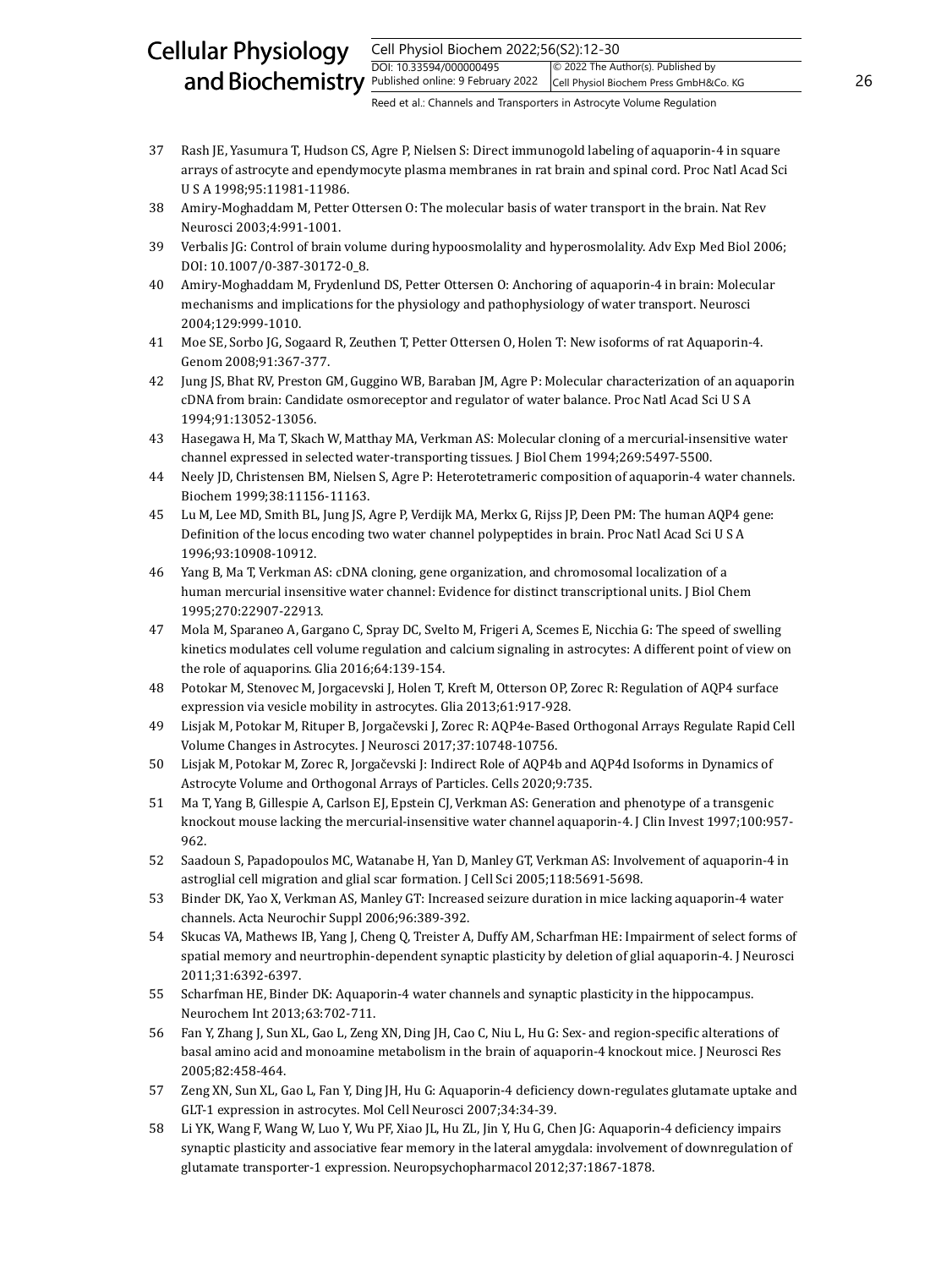#### Cell Physiol Biochem 2022;56(S2):12-30 DOI: 10.33594/000000495 and Biochemistry **Published online: 9 February 2022** Cell Physiol Biochem Press GmbH&Co. KG 27 Cellular Physiology © 2022 The Author(s). Published by Cell Physiol Biochem Press GmbH&Co. KG

- 59 Hiroaki Y, Tani K, Kamegawa A, Gyobu N, Nishikawa K, Suzuki H, Walz T, Sasaki S, Mitsuoka K, Kimura K, Mizoguchi A, Fujiyoshi Y: Implications of the aquaporin-4 structure on array formation and cell adhesion. J Mol Biol 2006;355:628-639.
- 60 Binder DK, Papadopoulos MC, Haggie PM, Verkman AS: *In vivo* measurement of brain extracellular space diffusion by cortical surface photobleaching. J Neurosci 2004;24:8049-8056.
- 61 Haj-Yasein NN, Jensen V, Ostby I, Omholt SW, Voipio J, Kaila K, Petter Ottersen O, Hvalby O, Nagelhus EA: Aquaporin-4 regulates extracellular space volume dynamics during high-frequency synaptic stimulation: A gene deletion study in mouse hippocampus. Glia 2012;60:867-874.
- 62 Mack AF, Wolburg H: A Novel Look at Astrocytes: Aquaporins, Ionic Homeostasis, and the Role of the Microenvironment for Regeneration in the CNS. Neuroscientist 2013;19:195-207.
- 63 Xu Z, Xiao N, Chen Y, Huang H, Marshall C, Gao J, Xiao M: Deletion of aquaporin-4 in APP/PS1 mice exacerbates brain Aβ accumulation and memory deficits. Mol Neurodegener 2015;10:58.
- 64 Skjolding AD, Rowland IJ, Søgaard LV, Praetorius J, Penkowa M, Juhler M: Hydrocephalus induces dynamic spatiotemporal regulation of aquaporin-4 expression in the rat brain. Cerebrospinal Fluid Res 2010;7:20.
- 65 Skjolding AD, Holst AV, Broholm H, Laursen H, Juhler M: Differences in distribution and regulation of astrocytic aquaporin‐4 in human and rat hydrocephalic brain. Neuropath Appl Neurobiol 2013;39:179-191.
- 66 Ryskamp DA, Jo AO, Phuong TT, Verkman AS, Yarishkin O, MacAulay N, Križaj D: TRPV4 and AQP4 Channels Synergistically Regulate Cell Volume and Calcium Homeostasis in Retinal Müller Glia. J Neurosci 2015;35:13525-13537.
- 67 Risher WC, Andrew RD, Kirov SA: Real-time passive volume responses of astrocytes to acute osmotic and ischemic stress in cortical slices and *in vivo* revealed by two-photon microscopy. Glia 2009;57:207-221.
- 68 Manley GT, Fujimura M, Ma T, Noshita N, Filiz F, Bollen AW, Chan P, Verkman AS: Aquaporin-4 deletion in mice reduces brain edema after acute water intoxication and ischemic stroke. Nat Med 2000;6:159-163.
- 69 Thrane AS, Rappold PM, Fujita T, Torres A, Bekar LK, Takano T, Peng W, Wang F, Thrane VR, Enger R, Haj-Yasein NN, Skare O, Holen T, Klungland A, Otterson OP, Nedergaard M, Nagelhus EA: Critical role of aquaporin-4 (AQP4) in astrocytic Ca2+ signaling events elicited by cerebral edema. Proc Natl Acad Sci U S A 2011;108:846-851.
- 70 Tang G, Yang GY: Aquaporin-4: A Potential Therapeutic Target for Cerebral Edema. Int J Mol Sci 2016;17:1413.
- 71 Papadopoulos MC, Manley GT, Krishna S, Verkman AS: Aquaporin-4 facilitates reabsorption of excess fluid in vasogenic brain edema. FASEB J 2004;18:1291-1293.
- 72 Kitchen P, Day RE, Taylor LH, Salman MM, Bill RM, Conner MT, Conner AC: Identification and molecular mechanisms of the rapid tonicity-induced relocalization of the aquaporin 4 channel. J Biol Chem 2015;290:16873-16881.
- 73 Salman MM, Kitchen P, Woodroofe MN, Brown JE, Bill RM, Conner AC, Conner MT: Hypothermia increases aquaporin 4 (AQP4) plasma membrane abundance in human primary cortical astrocytes via a calcium/ transient receptor potential vanilloid 4 (TRPV4)- and calmodulin-mediated mechanism. Eur J Neurosci 2017;46:2542-2547.
- 74 Kitchen P, Salman MM, Halsey AM, Clarke-Bland C, MacDonald JA, Ishida H, Vogel HJ, Almutiri S, Logan A, Kreida S, Al-Jubair T, Winkel Missel J, Gourdon P, Törnroth-Horsefield S, Conner MT, Ahmed Z, Conner AC, Bill RM: Targeting Aquaporin-4 Subcellular Localization to Treat Central Nervous System Edema. Cell 2020;181:784-799.e19.
- 75 Huber VJ, Tsujita M, Yamazaki M, Sakimura K, Nakada T: Identification of arylsulfonamides as Aquaporin 4 inhibitors. Bioorg Med Chem Lett 2007;17:1270-1273.
- 76 Huber VJ, Tsujita M, Kwee IL, Nakada T: Inhibition of aquaporin 4 by antiepileptic drugs. Bioorg Med Chem 2009;17:418-424.
- 77 Huber VJ, Tsujita M, Nakada T: Identification of aquaporin 4 inhibitors using in vitro and in silico methods. Bioorg Med Chem 2009;17:411-417.
- 78 Igarashi H, Huber VJ, Tsujita M, Nakada T: Pretreatment with a novel aquaporin 4 inhibitor, TGN-020, significantly reduces ischemic cerebral edema. Neurol Sci 2011;32:113-116.
- 79 Li J, Jia Z, Xu W, Guo W, Zhang M, Bi J, Cao Y, Fan Z, Li G: TGN-020 alleviates edema and inhibits astrocyte activation and glial scar formation after spinal cord compression injury in rats. Life Sci 2019;222:148-157.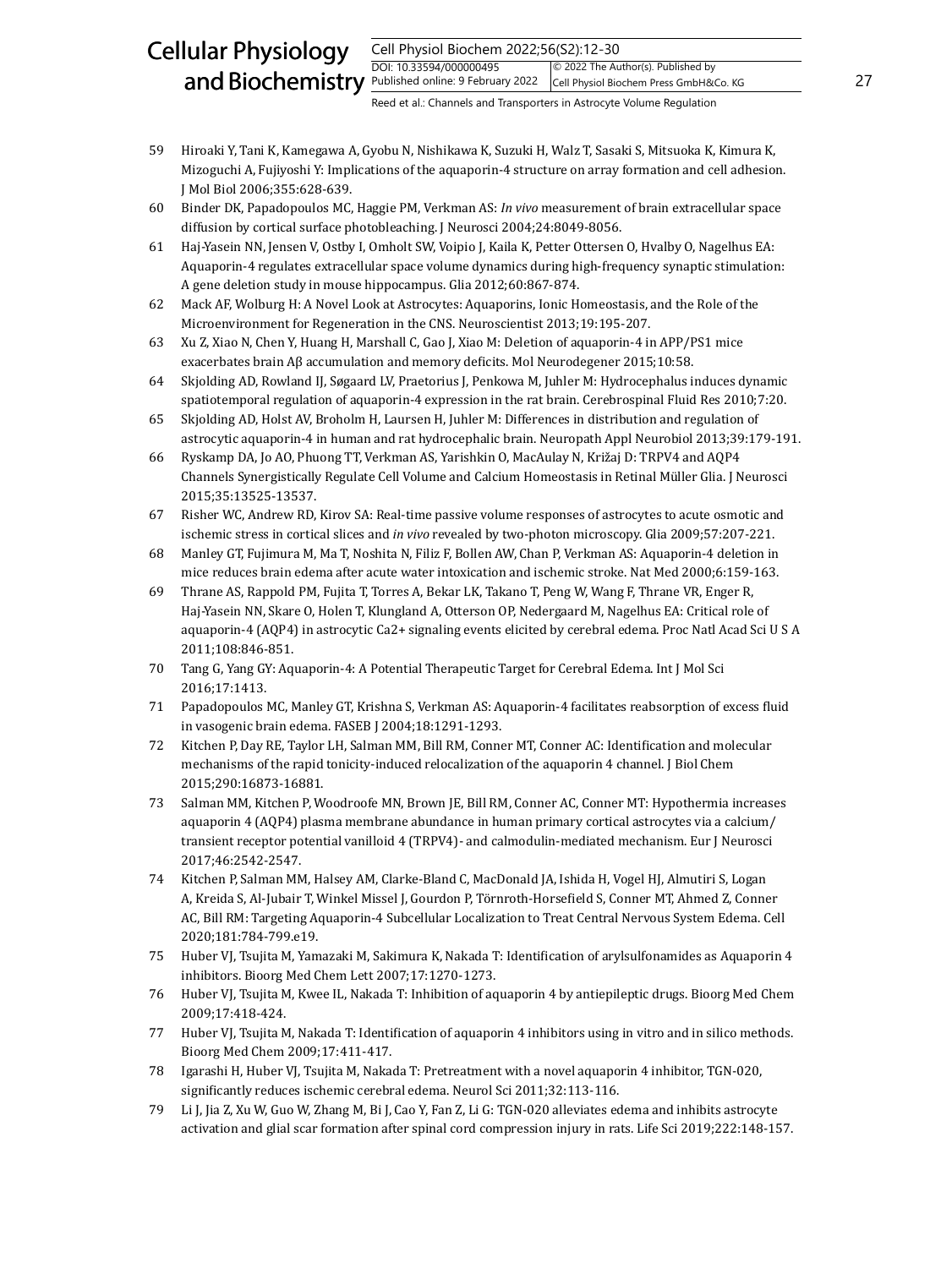#### Cell Physiol Biochem 2022;56(S2):12-30 DOI: 10.33594/000000495 and Biochemistry  $\frac{Published online: 9 February 2022}{Published Online: 9 February 2022}$  Cell Physiol Biochem Press GmbH&Co. KG 28 Cellular Physiology © 2022 The Author(s). Published by Cell Physiol Biochem Press GmbH&Co. KG

- 80 Stokum JA, Kwon MS, Woo SK, Tsymbalyuk O, Vennekens R, Gerzanich V, Simard JM: SUR1-TRPM4 and AQP4 form a heteromultimeric complex that amplifies ion/water osmotic coupling and drives astrocyte swelling. Glia 2018;66:108-125.
- 81 Illarionova NB, Gunnarson E, Li Y, Brismar H, Bondar A, Zelenin S, Aperia A: Functional and molecular interactions between aquaporins and Na,K-ATPase. Neurosci 2010;168:915-925.
- 82 Mutai H, Heller S: Vertebrate and invertebrate TRPV-like mechanoreceptors. Cell Calcium 2003;33:471-478.
- 83 Liedtke W: Transient receptor potential vanilloid channels functioning in transduction of osmotic stimuli. J Endocrinol 2006;191:515-523.
- 84 Becker D, Blase C, Bereiter-Hahn J, Jendrach M: TRPV4 exhibits a functional role in cell-volume regulation. J Cell Sci 2005;118:2435-2440.
- 85 Liedtke W, Friedman JM: Abnormal osmotic regulation in trpv4-/- mice. Proc Natl Acad Sci U S A 2003;100:13698-13703.
- 86 Benfenati V, Amiry-Moghaddam M, Caprini M, Mylonakou MN, Rapisarda C, Petter Ottersen O, Ferroni S: Expression and functional characterization of transient receptor potential vanilloid-related channel 4 (TRPV4) in rat cortical astrocytes. Neuroscience 2007;148:876-892.
- 87 Becker D, Bereiter-Hahn J, Jendrach M: Functional interaction of the cation channel transient receptor potential vanilloid 4 (TRPV4) and actin in volume regulation. Eur J Cell Biol 2009;88:141-152.
- 88 Vincent F, Duncton MA: TRPV4 agonists and antagonists. Curr Top Med Chem 2011;11:2216-2226.
- 89 Wei ZL, Nguyen MT, O'Mahony DJ, Acevedo A, Zipfel S, Zhang Q, Liu L, Dourado M, Chi C, Yip V, DeFalco J, Gustafson A, Emerling DE, Kelly MG, Kincaid J, Vincent F, Duncton MA: Identification of orally-bioavailable antagonists of the TRPV4 ion-channel. Bioorg Med Chem Lett 2015;25:4011-4015.
- 90 Goyal N, Skrdla P, Schroyer R, Kumar S, Fernando D, Oughton A, Norton N, Sprecher DL, Cheriyan J: Clinical Pharmacokinetics, Safety, and Tolerability of a Novel, First-in-Class TRPV4 Ion Channel Inhibitor, GSK2798745, in Healthy and Heart Failure Subjects*.* Am J Cardiovasc Drugs 2019;19:335-342.
- 91 Tanaka K, Matsumoto S, Yamada T, Yamasaki R, Suzuki M, Kido MA, Kira JI: Reduced Post-ischemic Brain Injury in Transient Receptor Potential Vanilloid 4 Knockout Mice. Front Neurosci 2020;14:453.
- 92 Shen J, Tu L, Chen T, Tan T, Wang Y, Wang S: TRPV4 channels modulate  $Ca^{2+}$ -induced  $Ca^{2+}$  release in mouse neurons and trigger endoplasmic reticulum stress after intracerebral hemorrhage. Brain Res Bull 2019;146:143-152.
- 93 Jie P, Lu Z, Hong Z, Li L, Zhou L, Li Y, Zhou R, Zhou Y, Du Y, Chen L, Chen L: Activation of Transient Receptor Potential Vanilloid 4 is Involved in Neuronal Injury in Middle Cerebral Artery Occlusion in Mice. Mol Neurobiol 2016;53:8-17.
- 94 Ryskamp DA, Jo AO, Frye AM, Vazquez-Chona F, MacAulay N, Thoreson WB, Križaj D: Swelling and eicosanoid metabolites differentially gate TRPV4 channels in retinal neurons and glia. J Neurosci 2014;34:15689-15700.
- 95 Asao Y, Tobori S, Kakae M, Nagayasu K, Shibasaki K, Shirakawa H, Kaneko S: Transient receptor potential vanilloid 4 agonist GSK1016790A improves neurological outcomes after intracerebral hemorrhage in mice. Bioche Biophys Res Commun 2020;529:590-595.
- 96 Chen CK, Hsu PY, Wand TM, Miao ZF, Lin RT, Juo SHH: TRPV4 activation contributes functional recovery from ischemic stroke via angiogenesis and neurogenesis. Mol Neurobiol 2018;55:4127-4135.
- 97 Liu M, Liu X, Wang L, Wang Y, Dong F, Wu J, Qu X, Liu Y, Liu Z, Fan H, Yao R: TRPV4 Inhibition Improved Myelination and Reduced Glia Reactivity and Inflammation in a Cuprizone-Induced Mouse Model of Demyelination. Front Cell Neurosci 2018;12:392.
- 98 Hochstetler AE, Smith HM, Preston DC, Reed MM, Territo PR, Shim JW, Fulkerson D, Blazer-Yost BL: TRPV4 antagonists ameliorate ventriculomegaly in a rat model of hydrocephalus. JCI Insight 2020;5:e137646.
- 99 Chen M, Simard JM: Cell swelling and a nonselective cation channel regulated by internal Ca2+ and ATP in native reactive astrocytes from adult rat brain. J Neurosci 2001;21:6512-6521.
- 100 Chen M, Dong Y, Simard JM: Functional coupling between sulfonylurea receptor type 1 and a nonselective cation channel in reactive astrocytes from adult rat brain. J Neurosci 2003;23:8568-8577.
- 101 Simard JM, Chen M, Tarasov KV, Bhatta S, Ivanova S, Melnitchenko L, Tsymbalyuk N, West GA, Gerzanich V: Newly expressed SUR1-regulated NC(Ca-ATP) channel mediates cerebral edema after ischemic stroke. Nat Med 2006;12:433-440.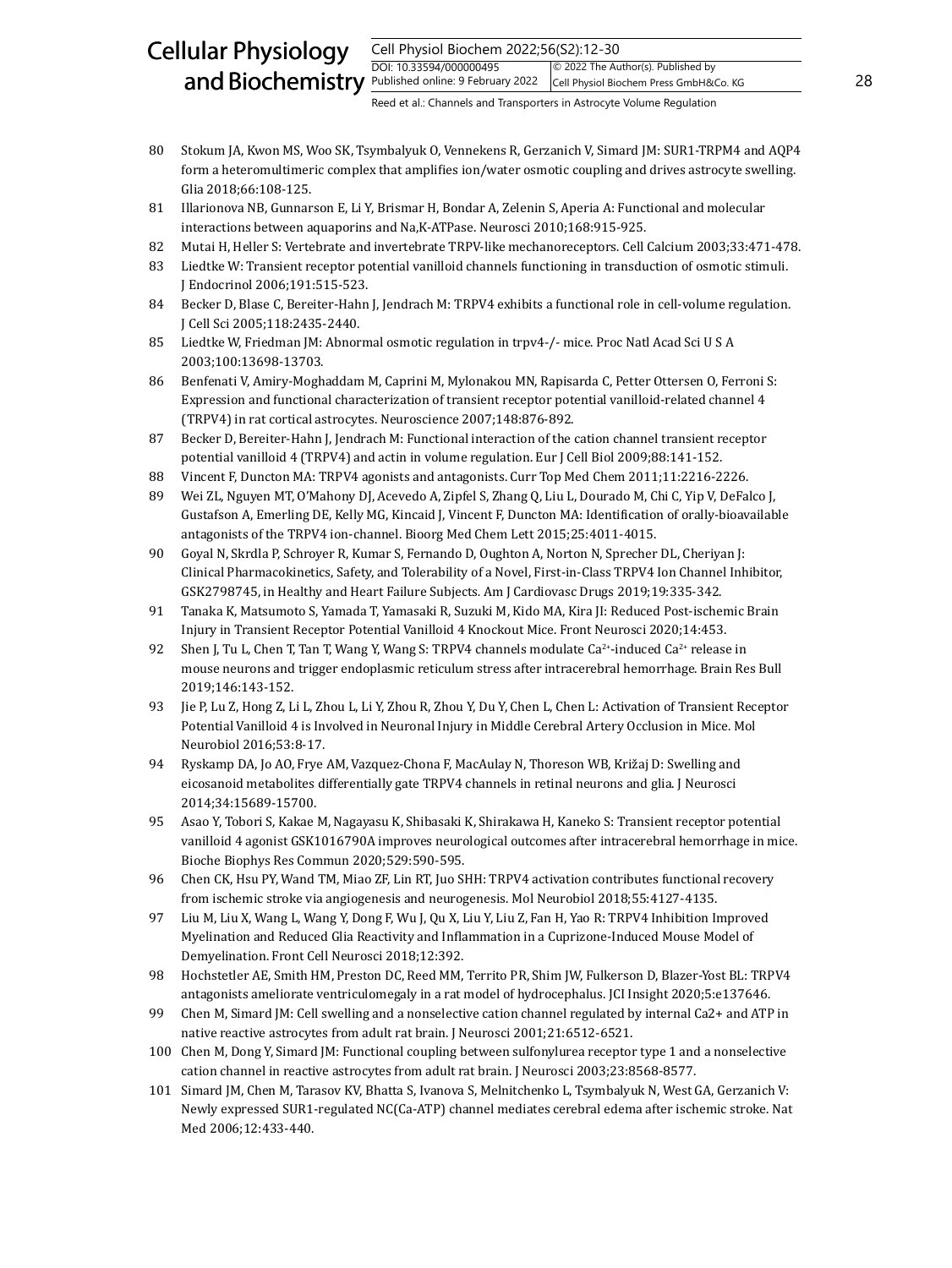#### Cell Physiol Biochem 2022;56(S2):12-30 DOI: 10.33594/000000495 and Biochemistry  $\frac{Published online: 9 February 2022}{Published Online: 9 February 2022}$  Cell Physiol Biochem Press GmbH&Co. KG 29 Cellular Physiology © 2022 The Author(s). Published by Cell Physiol Biochem Press GmbH&Co. KG

- 102 Mehta RI, Tosun C, Ivanova S, Tsymbalyuk N, Famakin BM, Kwon MS, Castellani RJ, Gerzanich V, Simard JM: Sur1-Trpm4 Cation Channel Expression in Human Cerebral Infarcts. J Neuropathol Exp Neurol 2015;74:835-849.
- 103 Sheth KN, Simard JM, Elm J, Kronenberg G, Kunte H, Kimberly WT: Human data supporting glyburide in ischemic stroke. Acta Neurochir Suppl 2016;121:13-18.
- 104 Delalande C, Awale M, Rubin M, Probst D, Ozhathil LC, Abriel H, Reymond JL: Optimizing TRPM4 inhibitors in the MHFP6 chemical space. Eur J Med Chem 2019;166:167-177.
- 105 Chen B, Gao Y, Wei S, Low SW, Ng G, Yu D, Tu TM, Soong TW, Nilius B, Liao P: TRPM4-specific blocking antibody attenuates reperfusion injury in a rat model of stroke. Pflugers Arch 2019;471:1455-1466.
- 106 Walch E, Murphy TR, Cuvelier N, Aldoghmi M, Morozova C, Donohue J, Young G, Samant A, Garcia S, Alvarez C, Bilas A, Davila D, Binder DK, Fiacco TA: Astrocyte-Selective Volume Increase in Elevated Extracellular Potassium Conditions Is Mediated by the Na $^{\circ}/$ K $^{\circ}$  ATPase and Occurs Independently of Aquaporin 4. ASN Neuro 2020;12:1759091420967152.
- 107 Murakami S, Kurachi S: Mechanisms of astrocytic K+ clearance and swelling under extracellular K+ concentrations. J Physiol Sci 2016;66:127-142.
- 108 Chen H, Sun D: The role of Na-K-Cl co-transporter in cerebral ischemia. Neurol Res 2005;27:280-286.
- 109 Staub F, Stoffel M, Berger S, Eriskat J, Baethmann A: Treatment of vasogenic brain edema with the novel Clctransport inhibitor torasemide. J Neurotrauma 1994;11:679-690.
- 110 MacVicar B, Hochman D: Imaging of synaptically evoked intrinsic optical signals in hippocampal slices. J Neurosci 1991;11:1458-1469.
- 111 MacVicar BA, Feighan D, Brown A, Ransom B: Intrinsic optical signals in the rat optic nerve: role for K(+) uptake via NKCC1 and swelling of astrocytes. Glia 2002;37:114-123.
- 112 Su G, Kintner DB, Flagella M, Shull GE, Sun D: Astrocytes from Na(+)-K(+)-Cl(−) cotransporter-null mice exhibit absence of swelling and decrease in EAA release. Am J Physiol Cell Physiol 2002;282:C1147-C1160.
- 113 Jayakumar AR, Liu M, Moriyama M, Ramakrishnan R, Forbush B 3rd, Reddy PV, Norenberg MD: Na-K-Cl Cotransporter-1 in the mechanism of ammonia-induced astrocyte swelling. J Biol Chem 2008;283:33874- 33882.
- 114 Zeuthen T, MacAulay N: Cotransport of water by Na+-K+-2Cl- cotransporters expressed in Xenopus oocytes: NKCC1 versus NKCC2. J Physiol 2012;590:1139-1154.
- 115 Zhang M, Cui Z, Cui H, Cao Y, Zhong C, Wang Y: Astaxanthin alleviates cerebral edema by modulating NKCC1 and AQP4 expression after traumatic brain injury in mice. BMC Neurosci 2016;17:60.
- 116 Parkerson KA, Sontheimer H: Contribution of chloride channels to volume regulation of cortical astrocytes. Am J Physiol Cell Physiol 2003;284:C1460-C1467.
- 117 Parkerson KA, Sontheimer H: Biophysical and pharmacological characterization of hypotonically activated chloride currents in cortical astrocytes. Glia 2004;46:419-436.
- 118 Hyzinski-Garcia MC, Rudkouskaya A, Mongin AA: LRRC8A protein is indispensable for swelling-activated and ATP-induced release of excitatory amino acids in rat astrocytes. J Physiol 2014;592:4855-4862.
- 119 Formaggio F, Saracino E, Mola MG, Rao SB, Amiry-Moghaddam M, Muccini M, Zamboni R, Nicchia GP, Caprini M, Benfenati V: LRRC8A is essential for swelling-activated chloride current and for regulatory volume decrease in astrocytes. FASEB J 2019;33:101-113.
- 120 Murphy TR, Binder DK, Fiacco TA: Turning down the volume: Astrocyte volume change in the generation and termination of epileptic seizures. Neurobiol Dis 2017;104:24-32.
- 121 Qiu Z, Dubin AE, Mathur J, Tu B, Reddy K, Miraglia LJ, Reinhardt J, Orth AP, Patapoutian A: SWELL1, a plasma membrane protein, is an essential component of volume-regulated anion channel. Cell 2014;157:447-458.
- 122 Voss FK, Ullrich F, Munch J, Lazarow K, Lutter D, Mah N, Andrade-Navarro MA, von Kries JP, Stauber T, Jentsch TJ: Identification of LRRC8 heteromers as an essential component of the volume-regulated anion channel VRAC. Science 2014;344:634-638.
- 123 Kimelberg HK, Rutledge E, Goderie S, Charniga C: Astrocytic swelling due to hypotonic or high K+ medium causes inhibition of glutamate and aspartate uptake and increases their release. J Cereb Blood Flow Metab 1995;15:409-416.
- 124 Vitarella D, DiRisio DJ, Kimelberg HK, and Aschner M: Potassium and taurine release are highly correlated with regulatory volume decrease in neonatal primary rat astrocyte cultures. J Neurochem 1994;63:1143- 1149.